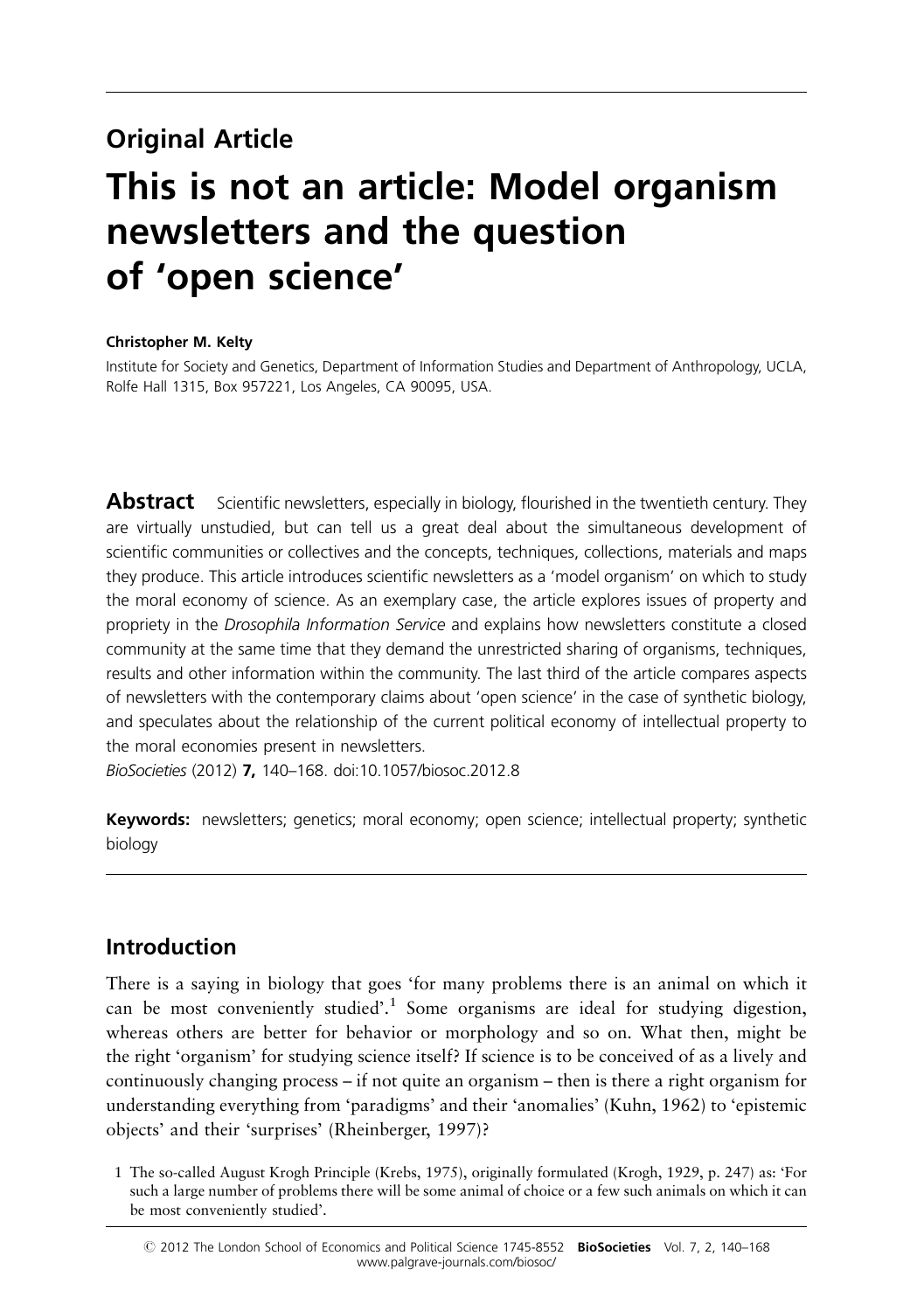Several candidates have suggested themselves: humans obviously, but also theories and concepts, scientific instruments like the microscope, a detector of some sort, or even the model organism itself. Philosophers choose to follow propositions (Popper's 'systems of statements', for instance); historians choose the laboratory notebook or the unpublished correspondence. Anthropologists often choose the lived interactions and relations of scientists and their compatriots. Sociologists and information scientists have in the past overwhelmingly opted for the published journal article and even more precisely, the citations therein, as their model organism.<sup>2</sup> Some of these tend toward the micro-scale – as in the studies of historians and anthropologists who work with masses of detail in given cases – some tend toward a macro-scale – as in the case of sociologists and scientometricians who discover vast networks of relation.

There is however one humble and avowedly overlooked organism that has had a central role in the middle distance: the *newsletter*. Starting in about the 1920s and continuing into the present in altered forms, newsletters are tools of coordination and collaboration that emerge whenever a scientific or technical problem overruns the bounds of a single laboratory or office. They exist in every domain of science, but they have been particularly central in biology, and especially in the pursuit of genetics.

Newsletters, I argue herein, are good model organisms for three reasons. First, in the best cases, they can allow a detailed glimpse into the collective formation of scientific concepts – the constitution of a community simultaneous with the creation of concepts, collections, maps, theories and techniques. Second, they allow access to that meso-scale aspect of scientific practice in which much of the collective action of science takes place – they are not the lab notebook or the private correspondence of individual scientists. But neither are they the purified formal publication of the scholarly literature. They represent science in action; they offer a glimpse into creation of *collective* concepts, not individual ones; they mediate between the individual researchers and the disembodied 'literature' of science, and they become machines for generating experimental systems and shared concepts as much as allegiances and friendships. Third, and perhaps most important, newsletters of the early to mid-twentieth century are an ideal place to test claims about 'open' and 'closed' science that are frequently made in the twenty-first century. From the limited perspective of those in the present, newsletters undoubtedly seem like quaint objects of a bygone era when time moved slowly and mimeograph ink was still purple. However, this article argues that they are both the origin of and continuous with contemporary obsessions concerning databases, the 'data deluge', open access, wikis, blogs and social media, standardization, intellectual property, peer production, open source software, and the general political and ethical morass

2 The metaphor of the model organism may seem playful, but at least one recent work has taken the notion of model organisms as metaphors more or less seriously, comparing models, cases and exemplary narratives across the sciences and humanities (Creager et al, 2007). One clear point demonstrated by the increasingly voluminous literature on model organisms is that the choice of organism is a very momentous one. It determines not only the problem one can explore, but also the amount of funding available, who will become peers and collaborators, and much else besides. An argument might be made that the choice to focus on citations instead of propositions or archives is not just a methodological or disciplinary one, but also a choice of model – with the many implications that it carries for the formation of traditions, communities, paradigms or epistemic objects. There is also a large general literature on models and model organisms in science (Levins, 1966; Griesemer and Wade, 1988; Griesemer, 1990, 2006; Morgan and Morrison, 1999; de Chadarevian and Hopwood, 2004).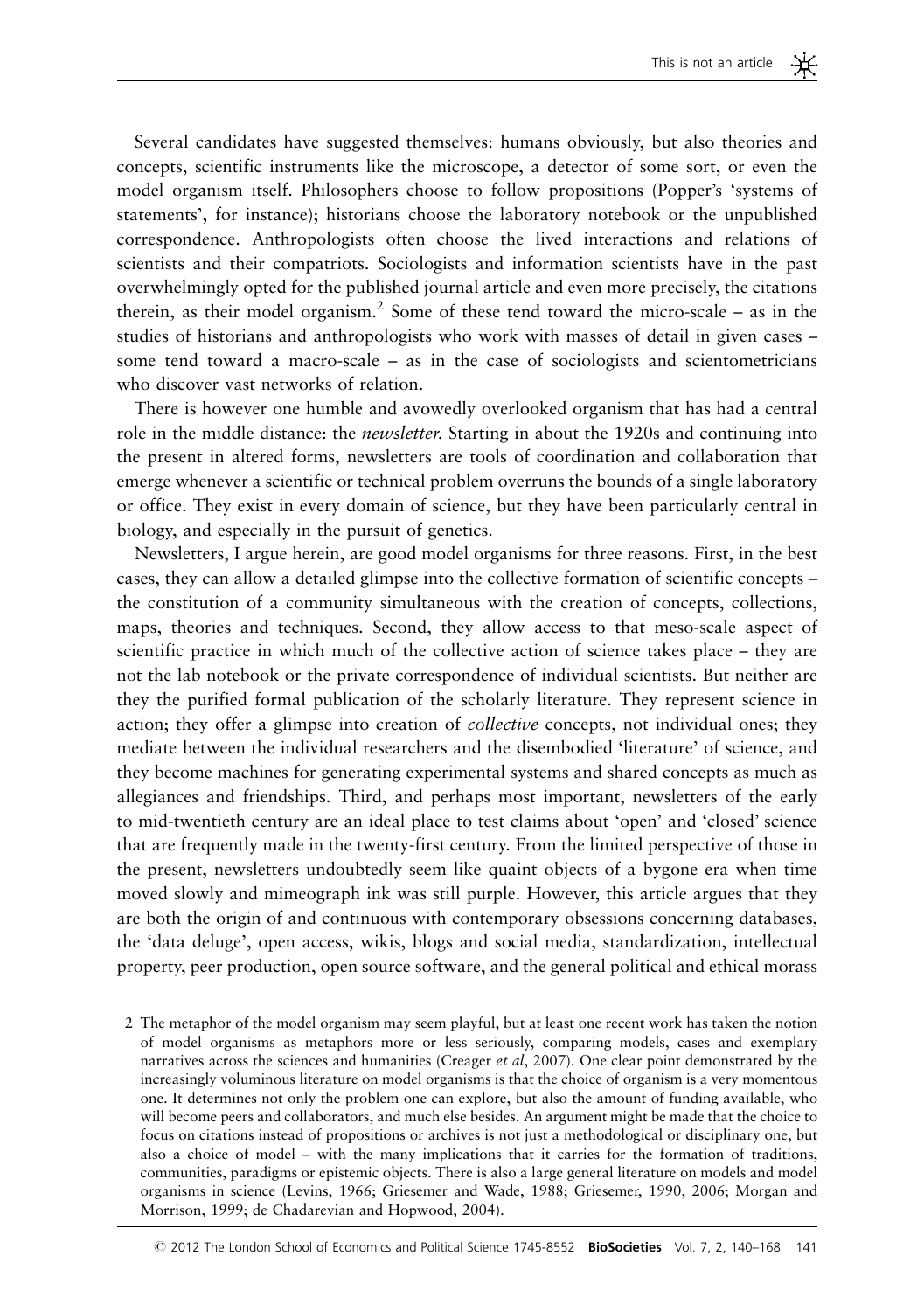of the publishing, biotechnology and information technology industries. All of these concerns have occupied scientific newsletters, many of which set the terms of debate in cosmopolitan scientific cultures. Newsletters allow us to track the creation and development of 'moral economies' in science as the political economy of science changes in the twentieth century.<sup>3</sup>

In this article, I introduce scientific newsletters as a virtually unstudied aspect of science and technology, especially in the domain of biology where model organisms have been central.<sup>4</sup> I then explore in detail the 'moral economy' represented by newsletters and the collective formation of concepts and hypotheses by looking in detail at one case: the issue of property and propriety in the Drosophila Information Service (DIS), arguably the most wellknown newsletter. In that section, I explain how newsletters constitute a closed community at the same time that they facilitate and even demand the unrestricted sharing of flies, techniques, results and other information within the community. By doing so, the newsletter became the de facto locus for the construction of a recognizable and stable research collective – a community, a paradigm, a tradition and so on with stable concepts and epistemic objects contributed by and collectively owned by Drosophila labs around the world. At the end of the article, I explore what an understanding of newsletters and their functions might tell us about a particular contemporary case: that of synthetic biology. Many of the questions being put to synthetic biology are framed in epochal terms: Is it radically new? Does it change the definition of life? Will it destroy the planet if not controlled? Many of these questions explicitly or implicitly invoke a Manichean image of science with openness arrayed on the side of true science and closure arrayed on the side of biotechnology and commercial science. Instead, I argue here that synthetic biology is interesting because it allows a glimpse into the creation of scientific communities *caught in between* the need for collective collaborative property in science and the pressures of contemporary intellectual property-saturated biotechnology. What results will almost certainly not look like the science of the past – but it will equally certainly look a little bit like a newsletter.

- 3 Kohler (1994, pp. 11–13) employed the concept of 'moral economy' to great effect in his analysis of the Drosophila research community, both before and after the constitution of the DIS newsletter. The concept signifies not simply a community of norms or practices, but a community concerned with exchange, and in particular with the moral rules and expectations governing exchange. As he explains, he borrowed the notion from E.P. Thompson's (1971) article exploring the moral economy of eighteenth century British peasants, see also Scott (1976). Both Lorraine Daston (1995) and Steven Shapin (1996), and more recently Bruno Strasser (2011) have also made use of the concept for similar reasons. Thompson's analysis has resonance here because it concerned the displacement of a moral economy (that of the peasants) by a formalized political economy in which new forms of production, new legal arrangements and a massive leap in the scale of production confronted these peasants from all sides. Without wanting to figure twentieth century biologists as peasants, it is possible to see a similar conflict between a cherished moral economy of science and a new political economy occurring along similar lines.
- 4 Newsletters are invariably mentioned in works that address particular model organisms as in Ankeny (1997, 2000, 2001, 2007); de Chadarevian (1998, 2006); Rader (1998, 2004); Kass and Bonneuil (2004); Leonelli (2007, 2008a, 2008b); Strange (2007); Murray et al (2008); Murray (2010); Ankeny and Leonelli (2011). Occasionally, sociologists interested in scientific communities have stumbled on them (Mullins, 1968, 1972; Star and Ruhleder, 1994). But with the exception of Kohler (1994) they are rarely addressed directly. Hogan (2009) is the only other work I've encountered that explores them in detail. Newsletters might also be seen as continuous with the growth of 'Big Science' in America (Galison and Hevly, 1992), except that very few of them represent large-scale, bureaucratic, institutionalized enterprises, even though they mimic some of the same functions and features of a scaled-up research enterprise.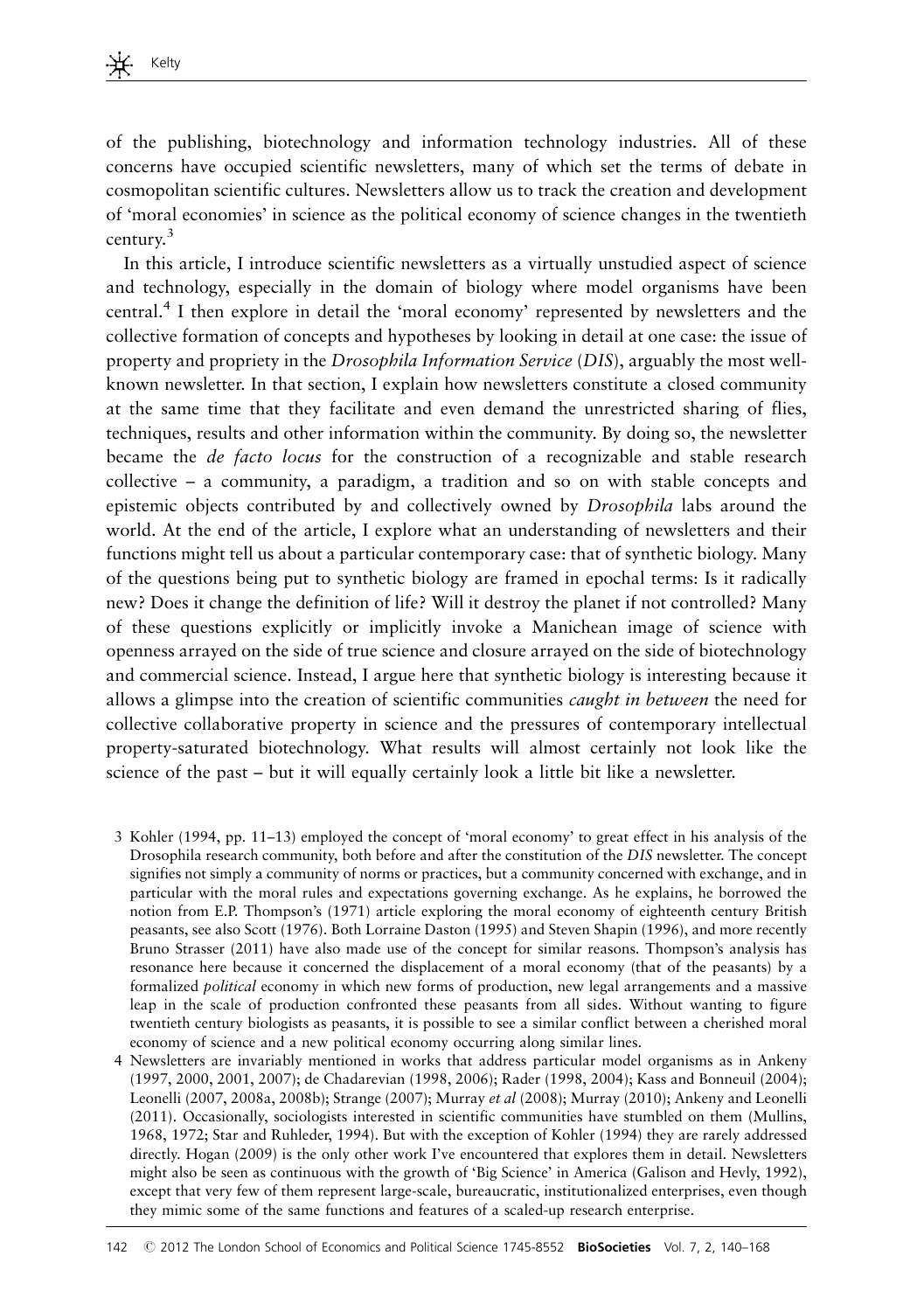# Model Organism Newsletters in the Twentieth Century

It is a curious feature of twentieth-century biological research on model organisms that nearly all of them have an associated newsletter: DIS (1934–Present), Neurospora Newsletter (1962– 1985), Mouse Newsletter (1947–Present), Yeast Newsletter (1950–Present), Worm Breeder's Gazette (1975–Present), Maize Genetics Cooperation Newsletter (1932–Present), Xine: The Xenopus Newsletter (2001–2007), Cellular Slime Mold News (1975–1993) and so on (See Table 1 for a representative list in biology).<sup>5</sup> The need for such newsletters is no more surprising than the need for model organisms themselves: multiple researchers around the world, but working on the same problems needed a way to communicate and monitor progress in the field.

Newsletters concerning model organisms in the mid-twentieth century are especially common because of the complexity of understanding heredity and mapping chromosomes. In fact, the first newsletters during this period are allied with the communities studying maize and fruit flies – two of the first organisms through which mechanisms of heredity were explored. But newsletters are not confined to these problems either in biology or at large. It is clear that there are other kinds of newsletters in biology and in other disciplines – a notable case being the Chorionic Villus Sampling (CVS) newsletter in the 1980s (Hogan, 2009). There are also many 'in-house' and industry-specific newsletters in the corporate world that could also be compared, though I do not attempt that here.

Newsletters are more than just paper: they are indistinguishable from the collectives they create, and they constitute an object of attention and interpellation for those who receive them and contribute to them. Newsletters aid standardization of nomenclature and language; they promote sharing of materials and methods; they connect a cosmopolitan scientific community in a tangible, periodically visible manner. What was once called an 'invisible college' has actually long had a 'facebook' (although a sober one) that made it eminently visible to each of its members – a newsletter.<sup>6</sup> Indeed, newsletters emerge along

- 5 A brief note on method: model organism newsletters are both easy and hard to study. Easy because any given scientist (of a certain age) is likely to have copies of them lying around; and hard because few libraries catalog them systematically or keep complete runs of them. Some have been digitized and moved to the Web for instrumental purposes. However, these are often not direct scans of the original documents – sometimes lacking any contextual or meta-data. Some newsletters are well attested by a simple Google search, other well-known ones (like Mouse Newsletter) seem to be entirely unknown to Google. In short, the certainty with which it is possible to know of their existence or location is not high. I have looked at several in detail: the DIS, the Yeast Newsletter, the Maize Genetics Cooperation News Letter, the Cellular Slime Mold Newsletter, the Worm Runner's Gazette and the Neurospora Newsletter. For the purposes of this article, my analysis has focused on the social and communication aspects of these newsletters rather than particular conceptual problems.
- 6 Considerable efforts have been made to keep the idea of an 'invisible college' on life support throughout the years. But invisible colleges aren't invisible: they exist in newsletters and other minor, grey, quotidian features of everyday activity in science. As ephemera, they might disappear, but they are not invisible. Derek John de Solla Price (1963) and Diana Crane's (1972) initial formulations of the concept sought to capture the growth of science as a phenomenon using published papers as a proxy, but newsletters are not published papers; for critiques see Lievrouw, 1989. Beginning at least with Collins (1974) work, the 'invisibility' of scientific networks has been made visible, among other ways, by looking at objects rather than objectivity (Daston, 2000; Daston and Galison, 2007), experimental systems rather than hypotheses (Rheinberger, 1997), 'metrology' rather than measurements (Latour, 1986; Schaffer, 1992; Wise, 1995) and infrastructure rather than its logical structure (Star and Ruhleder, 1994; Bowker and Star, 2000; Keating and Cambrosio, 2003). Newsletters also make science visible, periodically and centrally visible, to those who participate (and literally: most newsletters are centrally concerned with keeping up to date lists of active researchers and their addresses). Related work on the nature and significance of authorship in science is contained in Biagioli (2003).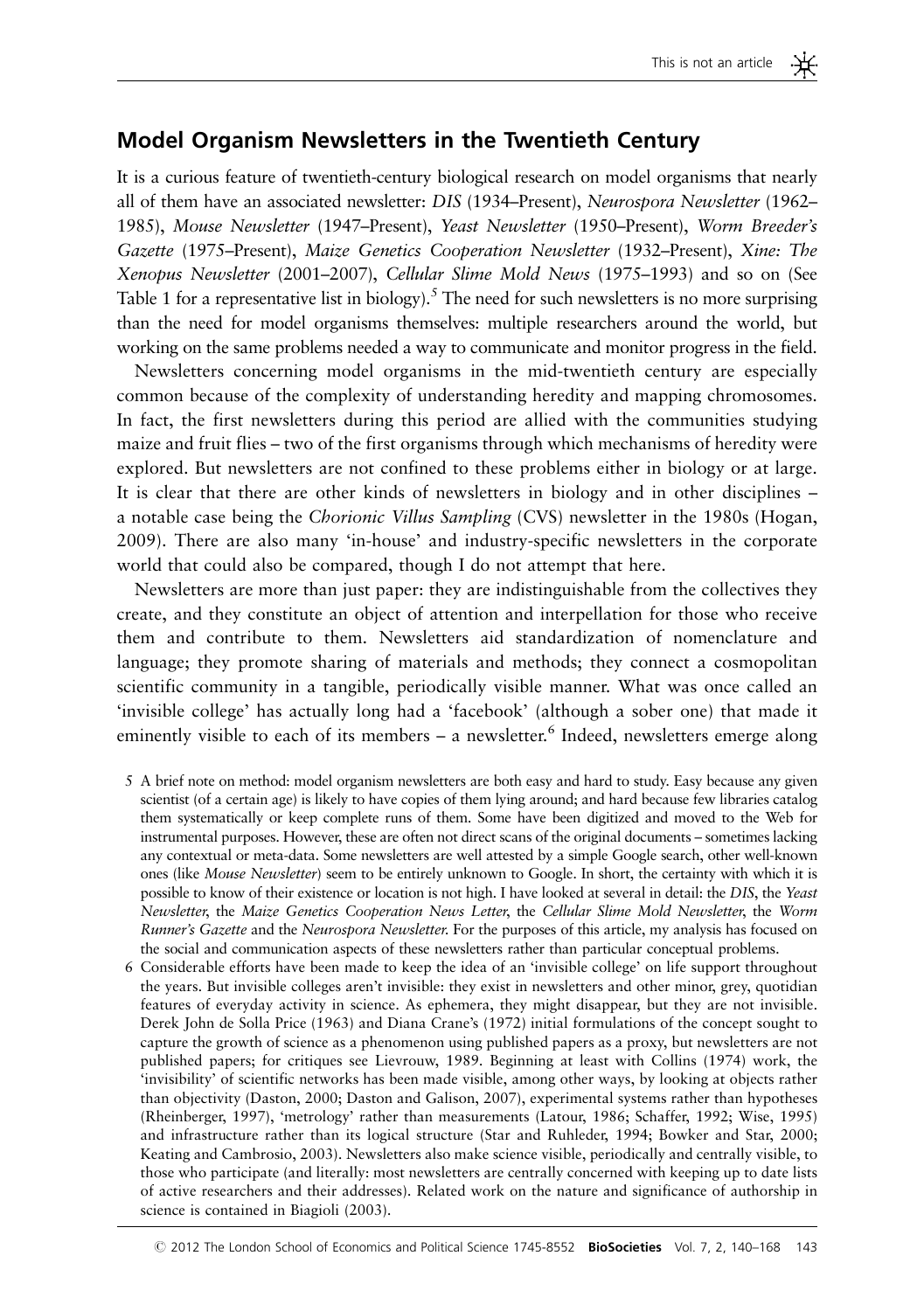| Name                                                                              | Organism/Topic                                   | Type                                                       | Date of publication                                                          |
|-----------------------------------------------------------------------------------|--------------------------------------------------|------------------------------------------------------------|------------------------------------------------------------------------------|
| Annual Wheat Newsletter                                                           | Wheat                                            | Newsletter (annual)                                        | 1954-Present                                                                 |
| <b>Barley Newsletter</b>                                                          | Barley                                           | Newsletter                                                 | 1957-2009                                                                    |
| Carnivore Genetics Newsletter                                                     | Carnivorous lab animals,<br>mostly dogs and cats | Newsletter                                                 | 1966-Present                                                                 |
| Daphnia Genomics Consortium<br>Collaboration Wiki                                 | Daphnia Water Flea                               | Wiki of the Daphnia Genomics<br>consortium                 | DGC started 2002                                                             |
| DictyBase (Cellular Slime Mold<br>Newsletter)                                     | Slime Mold (D. discoideum)                       | Newsletter, genome database,<br>general information source | CSM News 1975–1993. CSM Electronic<br>Newsletter 1993-Present                |
| Drosophila Bionet Archives                                                        | Drosophila                                       | Online Communication Forum                                 | April 1993–Present                                                           |
| Drosophila Information Newsletter                                                 | Drosophila                                       | Newsletter (electronic)                                    | January 1991–October 1995                                                    |
| Drosophila Information Service                                                    | Drosophila                                       | Newsletter/Journal                                         | 1934–Present (Volume 94 is currently in<br>pre-publication)                  |
| Laboratory Primate Newsletter                                                     | Non-human primates                               | Newsletter, digitized and paper                            | January 1962-Present                                                         |
| Maize Genetics Cooperation Newsletter                                             | Maize                                            | Newsletter                                                 | 1932–Present (85 Issues)                                                     |
| Mendel Newsletter                                                                 | Archival Sources for History<br>of Genetics      | Online Newsletter                                          | 1991-Present                                                                 |
| Mendelian Inheritance in Man                                                      | Humans                                           | Book series                                                | 1960s                                                                        |
| Microbial Genetics Bulletin                                                       | Phage lambda                                     | Newsletter                                                 | 1950–Present                                                                 |
| Mouse Newsletter                                                                  | Mouse                                            | Newsletter                                                 | 1950-Present                                                                 |
| Neurospora Newsletter/Fungal Genetics<br>Newsletter                               | Neurospora                                       | Newsletter                                                 | Neurospora Newsletter 1962-1985; Fungal<br>Genetics Newsletter, 1985-Present |
| Plant Breeding and Genetics Newsletter                                            | Multiple plants                                  | Newsletter                                                 | May 1998-Present                                                             |
| <b>Rice Genetics Newsletter</b>                                                   | Rice                                             | Newsletter                                                 | 1984-2010 (annual)                                                           |
| Silkworm Information Service                                                      | Silkworm (Bombyx mori)                           | Newsletter                                                 | 1947-Present                                                                 |
| Soybean Genetics Newsletter                                                       | Soybean                                          | Newsletter                                                 | 1973-2010 (Volume 37)                                                        |
| The Arabidopsis Newsletter (later, the<br>Arabidopsis Information Resource, TAIR) | Arabidopsis                                      | Newsletter and electronic<br>resources                     | 1964-Present                                                                 |
| The Worm Breeder's Gazette                                                        | C. Elegans                                       | Newsletter                                                 | December 1975-Present                                                        |
| The Yeast Newsletter/Yeast                                                        | Yeast (various types)                            | Newsletter                                                 | 1950-Present                                                                 |
| The Zebrafish Network                                                             | Zebrafish                                        | Genome Archive,<br>informational resource                  | $\sim$ 1997–Present                                                          |
| Xine – a Xenopus Newsletter                                                       | Xenopus                                          | Newsletter                                                 | October 2001–2007 (last updated)                                             |

#### Table 1: Representative scientific newsletters: A partial list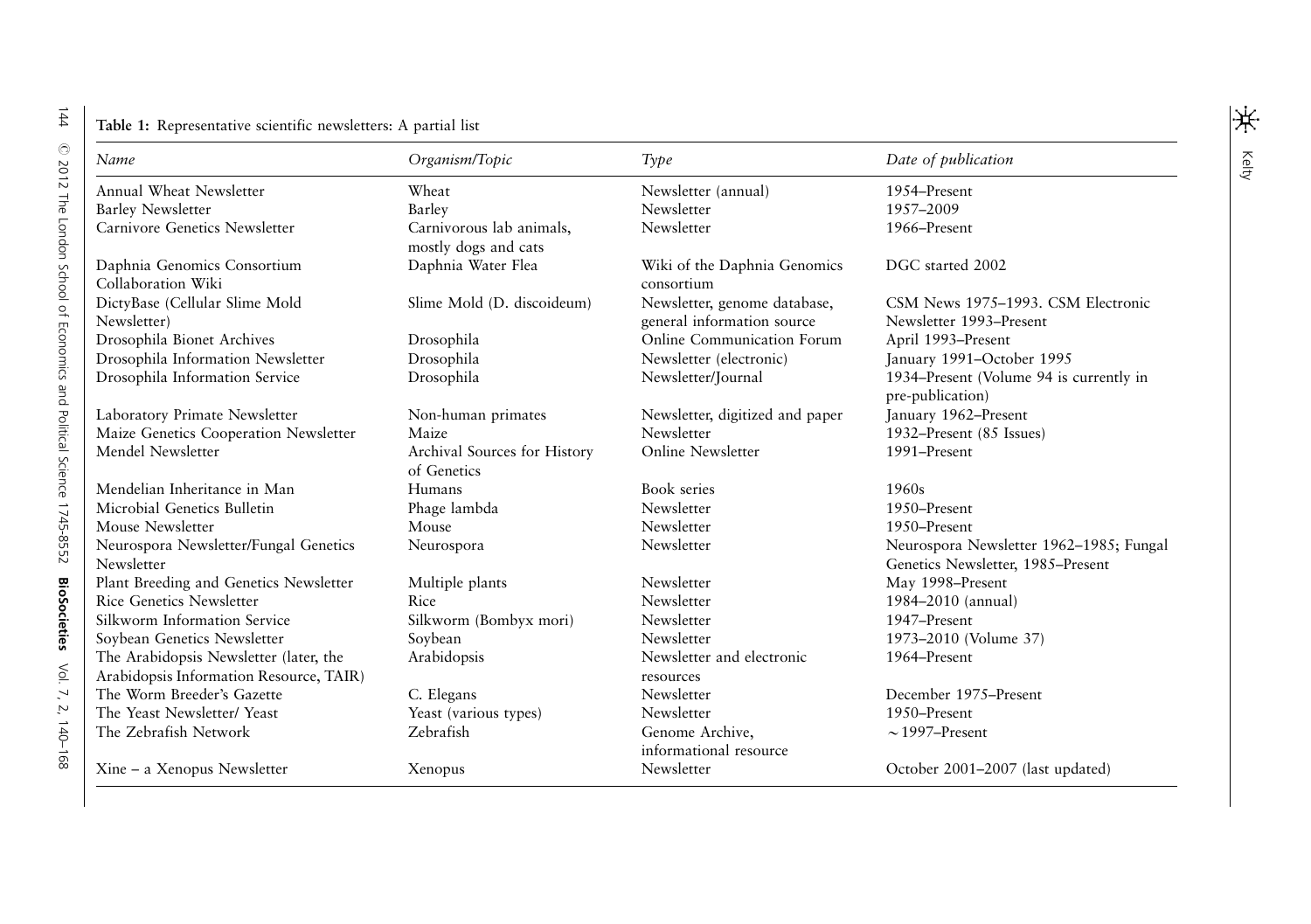with the model organism itself, and are inextricably intertwined with that organism and the findings it yields, especially those involving the complicated mapping of chromosomes. They are mechanisms for stabilizing the organism and its conceptual limits at the same time as they constitute an organized collective.

Newsletters are a feature of the twentieth century, spurred on by advances in mimeographing, photocopying, air travel and the general post-war growth in scientific investment, and they track the evolution of media closely.<sup>7</sup> By the 1980s and 1990s, most printed, copied or mimeographed newsletters were rapidly giving way to (or being supplemented by) Internet 'mailing lists' – the term signals the continuation of the community (the list of recipients) without the mediating object (the newsletter itself). Newsletters are also the most recent common ancestors of many of the most widely used shared databases in biological research. FlyBase (the database of the Drosophila genome) grew directly out of the DIS – numbers 73 and 74 (1994) are printed versions of the contents of the database. The Gramene database incorporates decades of work from various grasses (barley, rice, maize, oat, wheat, each of which had its own newsletter); Online Mendelian Inheritence in Man was a project of the series of books edited by Victor McKusik, DictyBase now supplements the Cellular Slime Mold Newsletter and so on.

Most biological newsletters have served two overlapping communities: scientists interested in a particular model organism, and the technicians who managed or handled those organisms. Some newsletters show this difference more acutely, as in the case of the Carnivore Genetics Newsletter run by amateur fancier and lab technician Roy Robinson, or the Laboratory Primate Newsletter, which contains extensive information on the care and feeding of primates for research.<sup>8</sup> Newsletters therefore represent both continuity and discontinuity, and as such are valuable model organisms. They allow contrast across a long span of time as well as mapping out genealogies of current research; and they track both the scientific and the artisanal culture of a specialty.

Perhaps one of the most significant reasons why newsletters are illuminating is the way they reveal issues of property, propriety and moral economy – issues that are often implied or entailed by talk of 'openness', 'open access' or 'open source science'. Because newsletters represent a line of continuity within science, it is possible to use them diagnostically: to look at these issues before and after events such as the Bayh-Dole Act of 1980, the Diamond v. Chakrabarty and Moore v. the Regents of the University of California cases of the 1980s, and the 1976, 1980 and 1998 extensions to US copyright law. It is not the case that issues of ownership, property and propriety only came into being with the expansion of intellectual

- 7 Though I do not do so here, one might track the pre-cursors of newsletters in other prior communicative media of the eighteenth and nineteenth century: newspapers, pamphlets, broadsheets and other forms of inexpensive and widely distributed media, as well as the growth of catalogs, mailing lists and other techniques of managing communities via the postal system or telegraphy. On labor in producing such communication networks see, for example, (Downey, 2002; Blok and Downey, 2004). In recent work, Bruno Strasser makes the case that the collections of DNA sequences that are the sine qua non of contemporary biology represent a continuation of the tradition of natural history collections (Strasser, 2011); Daston and Galison's (2007) analysis of scientific atlases is also a sort of precursor insofar as atlases represent a similar kind of collective stabilization of complex reality as that at work in the newsletters in genetics. In a very different idiom, Murray and O'Mahony (2007) have approached the scientific accumulation visible in informal networks in an organizational studies approach.
- 8 A profile of Roy Robinson appears in 'A very professional amateur', New Scientist, 16 June 1977, p. 642.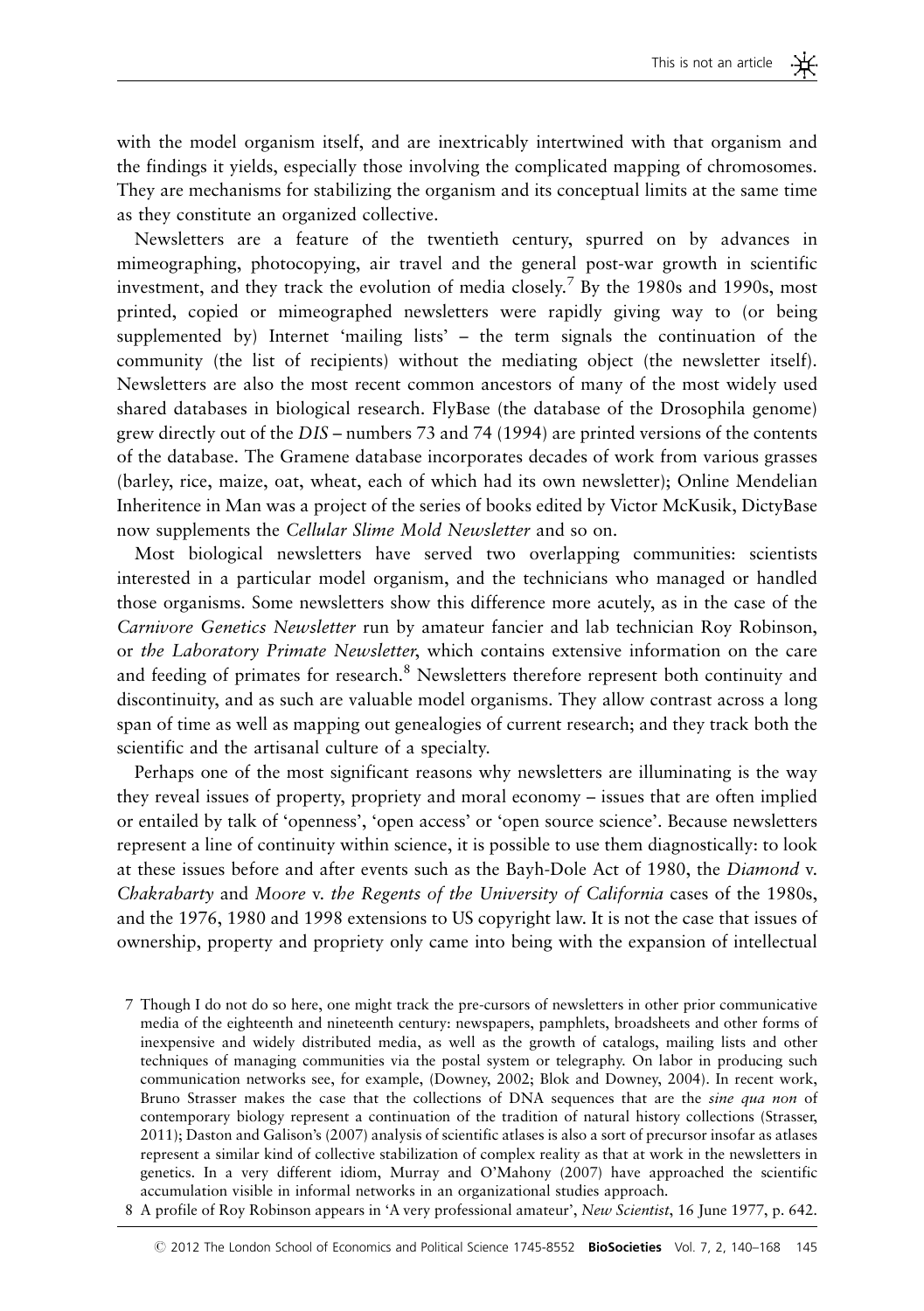property law, as contemporary legal scholars and activists sometimes suggest, but rather that these changes to law have had ramifications on the moral economies already in place. Newsletters and their communities have handled issues of property and community ownership in ways that often did not make reference to the law at all – but were nonetheless concerned with moral evaluations of exchange and production. While a first glance at model organism newsletters might seem to be good evidence that 'science has always been open', a further look reveals that the distinction open/closed is not a helpful one. Rather, there is a longstanding relationship between the constitution of a collective and the moral economy governing exchange within that community. This relationship necessarily raises questions about the difference between individual ownership of things and ideas (a veritable article of faith in our contemporary political economy) and collective property in the form of concepts, data, maps, collections and the theories built out of them. It is too simple to assert that 'science has always been open' – but there is nonetheless something to learn from the past and its 'moral economies' if one wants a critical angle on the contemporary expansion of intellectual property in biology.

### Property and Propriety in the DIS

In genetics, perhaps the most widely recognized and most successful model organism is Drosophila melanogaster. Drosophila was made famous by the research community constituted around Thomas Hunt Morgan's project – in what Kohler (1994, pp. 30–33) classed as 'experimental evolution' – and the race to map the mutant characters to particular places on the charismatic insect's chromosomes. The project was elaborate and involved a huge number of mutant flies. As the community grew, and began to include more and more researchers from outside Morgan's group, there emerged a now equally famous, if slightly less charismatic, newsletter: the DIS number 1 appeared in 1934 under the direction of Milislav Demerec and Calvin Bridges at Cold Spring Harbor. The DIS was not the first such newsletter. It was based on the earlier Maize Genetics Cooperation News Letter started by Rollins Emerson at Cornell University in 1932, which began life as a mimeographed stock list of available seeds circulated among the early maize geneticists. In print form, newsletters run the gamut from mimeographed sheets to professionally printed and bound booklets, with esthetics that vary from the aggressively utilitarian (nothing but lists and names), to the playful and illustrated. Reading such publications can either produce a sense of the almost inscrutable (and boring) detail of ongoing research or a glimpse of the lifeworld of problemsolving, scientific creativity, drudgery, success and failure. The DIS is perhaps the most engaging and occasionally entertaining of the newsletters, with the possible exception of the Worm Runner's Digest devoted to research on C. elegans in the mid- to late-twentieth century.

In this section, I look at the detailed mechanics of propriety in the constitution of the community of users of the DIS. Kohler (1994), following Thompson (1971), used the notion of a 'moral economy' to explain the wide range of rules and expectations that govern the practical ethics of engaging in research – and especially the moral evaluation of exchange in those settings. By emphasizing the issues of propriety here, I am drawing attention in particular to debates about the nature of property and its relationship to exchange. How are concepts and collections (in this case, the map of mutant characters on the chromosomes of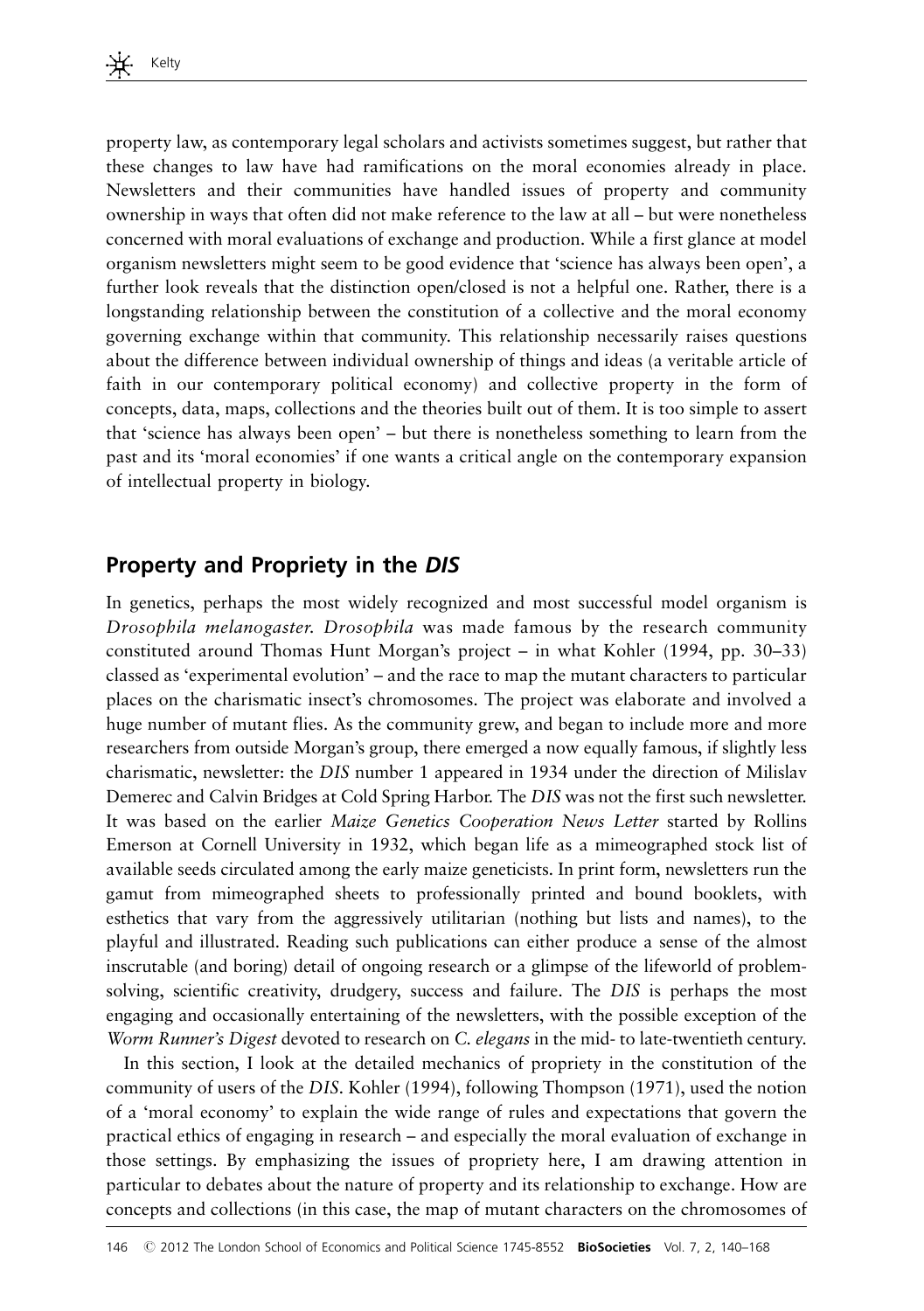Drosophila melanogaster) 'owned' in a non-legal sense – both individually and collectively? How is that ownership tracked and signaled in a newsletter?

As will become clear, the tensions around rules of propriety emerge precisely because of a concern over what counts as individual property (the research and intellectual activities of an individual or lab) and what will count as *collective* property (the concepts and techniques that are necessary to coordinate research in order to produce a complex object such as a map of the chromosomes). What should be clear (in order to understand how things have changed) is that in the case I describe here, the law provides neither an explicit incentive nor a restriction on what was accomplished through the medium of the newsletter.

Model organism newsletters were not open to just anyone: they were circulated only to working scientists' labs, they were often not ordered or archived by libraries, they were conducted in an idiom and a style that assumed a very advanced level of specialized knowledge and they were intended for very specific purposes. And yet they facilitated a kind of sharing that was the very antithesis of hoarding and secrecy. The DIS, for instance, was available to anyone who contributed a stock-list of mutant fruit flies available in their labs (and thereby was willing to share these mutants by mail or in person). Andrew Hogan (2009) notes a similar dynamic at work in the CVS newsletter in the 1980s; newsletters require recipients to respond (that is, contribute data, stock lists and so on) in order to be considered an 'active member'. In this way, it was possible to produce maximum openness by allowing anyone to read or contribute, but also to constitute a certain form of recognizable closure: everyone can see who the 'active contributors' are, those who are the most committed of the participants. All others are either doing something else or are not 'actively engaged'. Therefore, by way of this structure, it was possible to constitute a center of sorts, nominally organized around an organism (Drosophila, Dictyostelium and so on), but implicitly organized around a set of concepts for which that organism either is or will become central (for example, experimental evolution, and eventually chromosome mapping in the case of Drosophila). If one wanted to work on those concepts, one would eventually have to become an 'actively engaged' member of this community.

In the DIS, everyone who contributed had access to everyone else's flies and data, and thereby, it was argued that progress was made faster and more effectively than if any one participant kept these resources to themselves. This production of a core of 'active contributors' and an open communication media is strikingly similar – to take an example from a much different domain – to the structure of many Free and Open Source Software (FOSS) projects, at least those conducted in freely available forums and mailing lists. A similar claim (although about a different kind of bug) is made about the efficiency of FOSS practices: 'Given enough eyeballs, all bugs are shallow' (Raymond, 1999).

The newsletters were also a safe place to publish results that communicated what a lab was working on before a result sufficient for 'official' publication could be achieved. This meant that researchers could signal each other about the problems they 'owned' without fear of getting scooped, without publishing too quickly and in the absence of any explicit intellectual property rights (that is, before 1976 in the United States, when copyright law changed to an automatic assignment of legal rights). In many ways these newsletters created expanding scientific communities, but in other ways they isolated them. Not just anyone who worked in genetics could work in this community – only those invested in Drosophila as a tool for understanding evolution and heredity experimentally. This kind of closure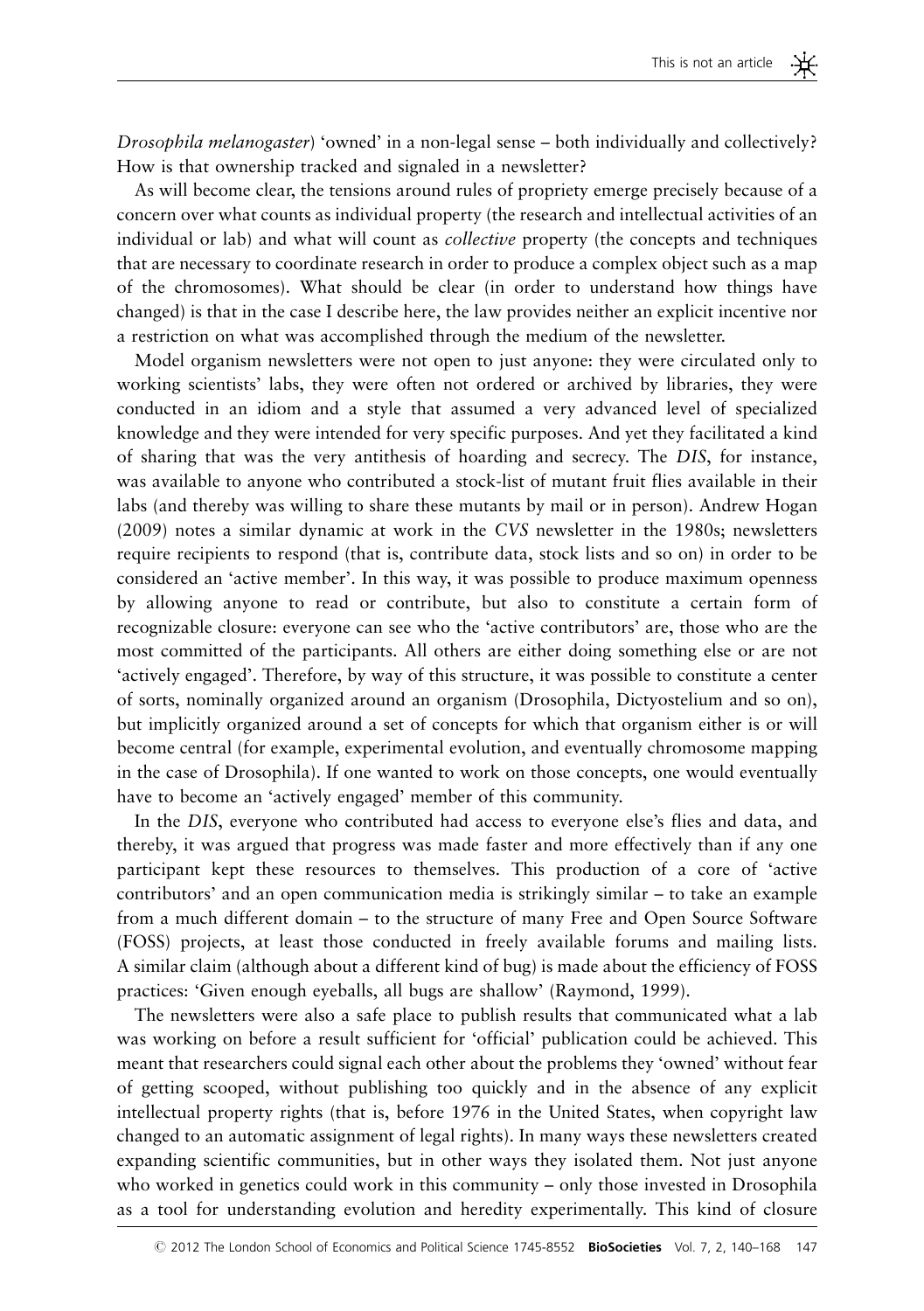created a community rich with tools, techniques and knowledge for exploring genetics in one kind of organism.

Newsletters are never *sui generis*. As the foreword to DIS makes clear:

An appreciable share of the credit for the fine accomplishments in Drosophila Genetics is due to the broadmindedness of the original Drosophila workers who established the policy of a free exchange of material and information among all actively interested in Drosophila research ... in over 20 years of its use, no conspicuous abuse has been experienced.<sup>9</sup>

The community of Drosophila geneticists was a peculiar case within academic zoology, keen to make contributions to a general understanding of heredity and evolution in the wake of the re-discovery of Mendel's genetics.<sup>10</sup> A very large number of Drosophila geneticists trained with Thomas Hunt Morgan at Columbia University, who actively cultivated an elite, largely male, community of scientists (called 'flyboys' informally and 'Drosophila workers' in the quasi-collectivist language of the DIS, a designation used in many other newsletters: 'Yeast workers' 'Maize workers' and so on).

The Columbia community was a tightly knit and playful group, 'highly skilled in the rituals of group renewal, which taught greenhorns the basic tricks of the trade while contributing to the group's communal output' (Kohler, 1994, p. 102). A similar claim could be made for many – though certainly not all – research projects organized around particular model organisms. The Phage group at Cold Spring Harbor was a direct descendant of the Drosophila community, led initially by Demerec and Max Delbrück, who served as its charismatic leader. Phage had its own newsletter as well: The Microbial Genetics Bulletin, which mirrored and extended the function and style of DIS. More recent examples include the research group around *Dictyostelium*, the social ameba, which has been in existence since the mid-1970s with its own newsletter the Cellular Slime Mold Newsletter, later the foundation for the Dictybase database (dictybase.org). A counter example might be the water flea Daphnia, which has only recently (since the early 2000s) acquired a coherent community of collaborators at the Daphnia Genomics Consortium Collaboration Wiki (wiki.cgb.indiana.edu/display/DGC/Home), despite over 300 years of research on the organism (Korovchinsky, 1997).

Outside of biology, a productive comparison could be drawn with similar close-knit communities such as the MIT AI lab in the 1970s, which inculcated a moral economy (the so-called 'hacker ethic') in participants similar to the one in Morgan's lab among the flyboys; or the culture of Bell Labs which while serving a corporate mission, nonetheless cultivated a playful spirit, and an ethic of open sharing within the lab and among employees from the 1930s onward (Levy, 1984; Kelty, 2008).

The appearance of a newsletter in any community is thus a sign of success, not the beginning of something. They are a solution to the problems of coordination revealed as a model organism becomes more widely used, and the results more generally available. In

<sup>9</sup> DIS, number 1, 1934, p. 2.

<sup>10</sup> Kohler's book contains two chapters that detail the system of exchange developed by the early Drosophila geneticists in the period 1910–1930, along with a description of the role that the DIS played (Kohler, 1994, Chapters 4 and 5).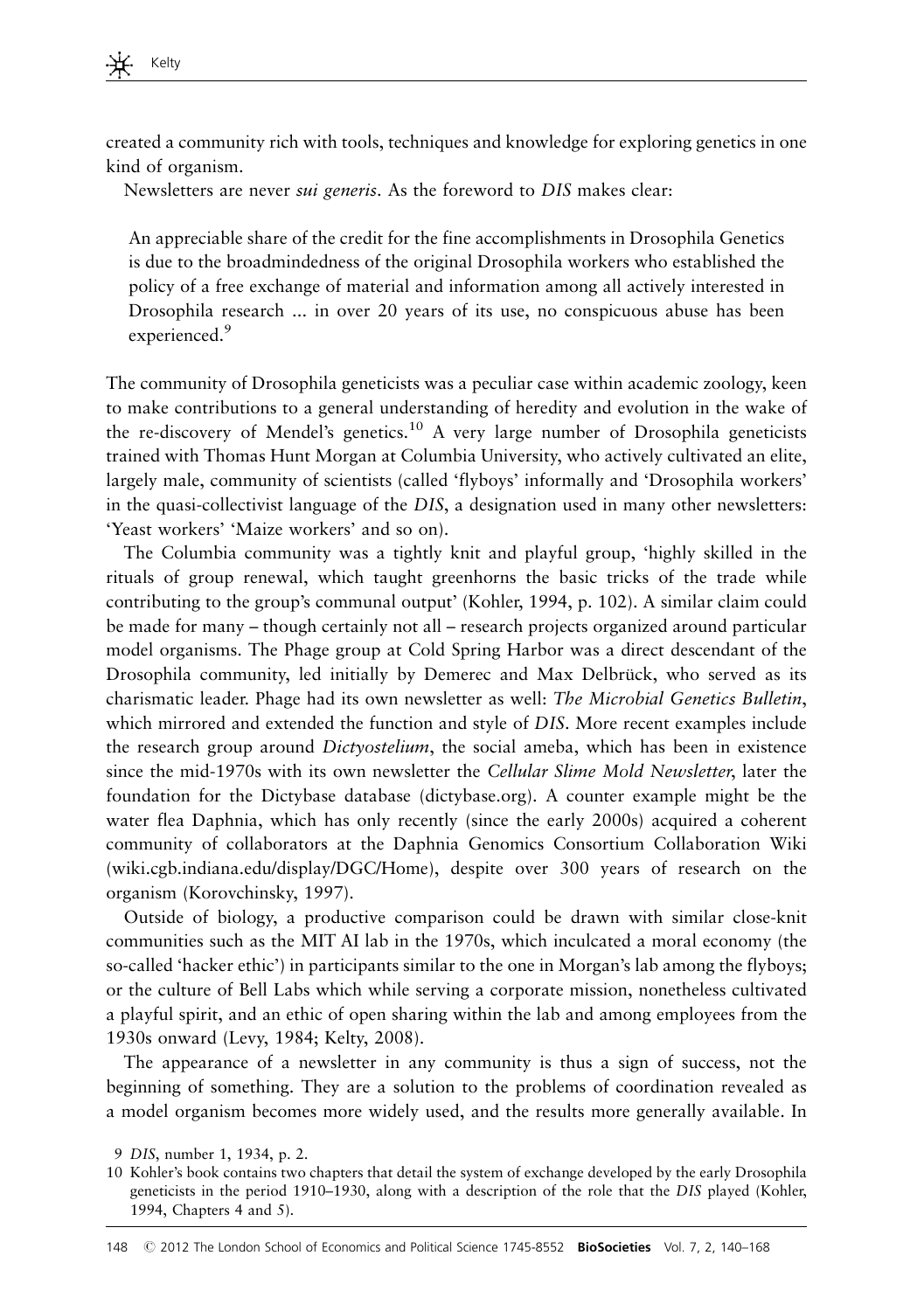this it resembles Kuhn's claims about the formation of paradigms – they represent a mature 'normal' science – except that the negotiations necessary to accomplish this are not primarily epistemological, but infrastructural. In the case of the DIS, the number of laboratories and their distribution around the world was growing as Morgan's labs and others reproduced geneticists committed to mapping Drosophila. By the second issue, stock lists were being received from the United States and Europe, Japan and the Soviet Union.<sup>11</sup> The complexity of mapping the genes and variants of genes in Drosophila was obvious, and the need for a system of keeping track of ongoing work clear. The first issue of the DIS declared that it would contain new mutant characters (phenotypes) and associated data 'including those not of sufficient interest to warrant a special paper'; summaries of linkage data; chromosome maps; stock lists and names of labs; notes and news, including techniques and requests or offers of material; a directory of Drosophila geneticists; a bibliography; and other suggestions or corrections. From this list, it is clear that many different functions that are today disaggregated were combined in this newsletter: stock centers and the management of the circulation of stocks; a nascent international scholarly society with members; and a kind of data repository linking scientific papers with people and information about Drosophila.

The DIS thus seems to have served many of the functions of an official scientific journal, which makes especially surprising the notice printed front and center on the newsletter's cover: 'This is not a publication  $\sim$  Unpublished material presented in this circular must not be used in publications without the specific permission of the author' (see Figure 1). This Magritte-like injunction captures several aspects of the constitutive closure of Drosophila genetics research.<sup>12</sup>

The statement was important enough that the editors devoted the 'Foreward' [sic] to DIS number 2 to an extensive explanation of what it meant (see Figure 2). The DIS was meant as a tool to 'disseminate privately information important to those actively engaged in Drosophila research', and not to a general scientific public via the mechanism of citation or mention in the published scientific literature. Contributions of information to DIS were not entirely restricted, but meant to be treated in the same manner as 'when information is obtained thru correspondence, tho circular number and page may be cited'.

Even more complicated was the understanding of how the information in DIS should be understood with respect to credit and informal ownership: 'It is assumed by the editors that the material printed in the circular is such that any single item in itself does not contain information which would not willingly be supplied thru correspondence to any other Drosophila worker'. In other words, the newsletter represents a many-to-many letter writing system, as opposed to a series of one-to-one correspondences, and should be conceived of in this fashion. Anything a worker would not share by mail with another Drosophila worker should not be published in DIS. Such an approach more or less denounces the power implicit in letter-writing to create distinctions between members of the community, and values

<sup>11</sup> A table in DIS, number 11, p. 7 lists a total of 319 recipients from 16 countries, primarily United States, Russia, Japan, Germany and Britain, but extending to the Philippines, China and Australia.

<sup>12 &#</sup>x27;Constitutive closure' here refers to the fact that an open community of scientists comes into being at the same time that it produces a kind of closure. Such an insight owes much to the work of Shapin and Schaffer in Leviathan and the Air Pump, where they note that 'solutions to the problem of knowledge are solutions to the problem of social order' (Shapin and Schaffer, 1985, p. 332).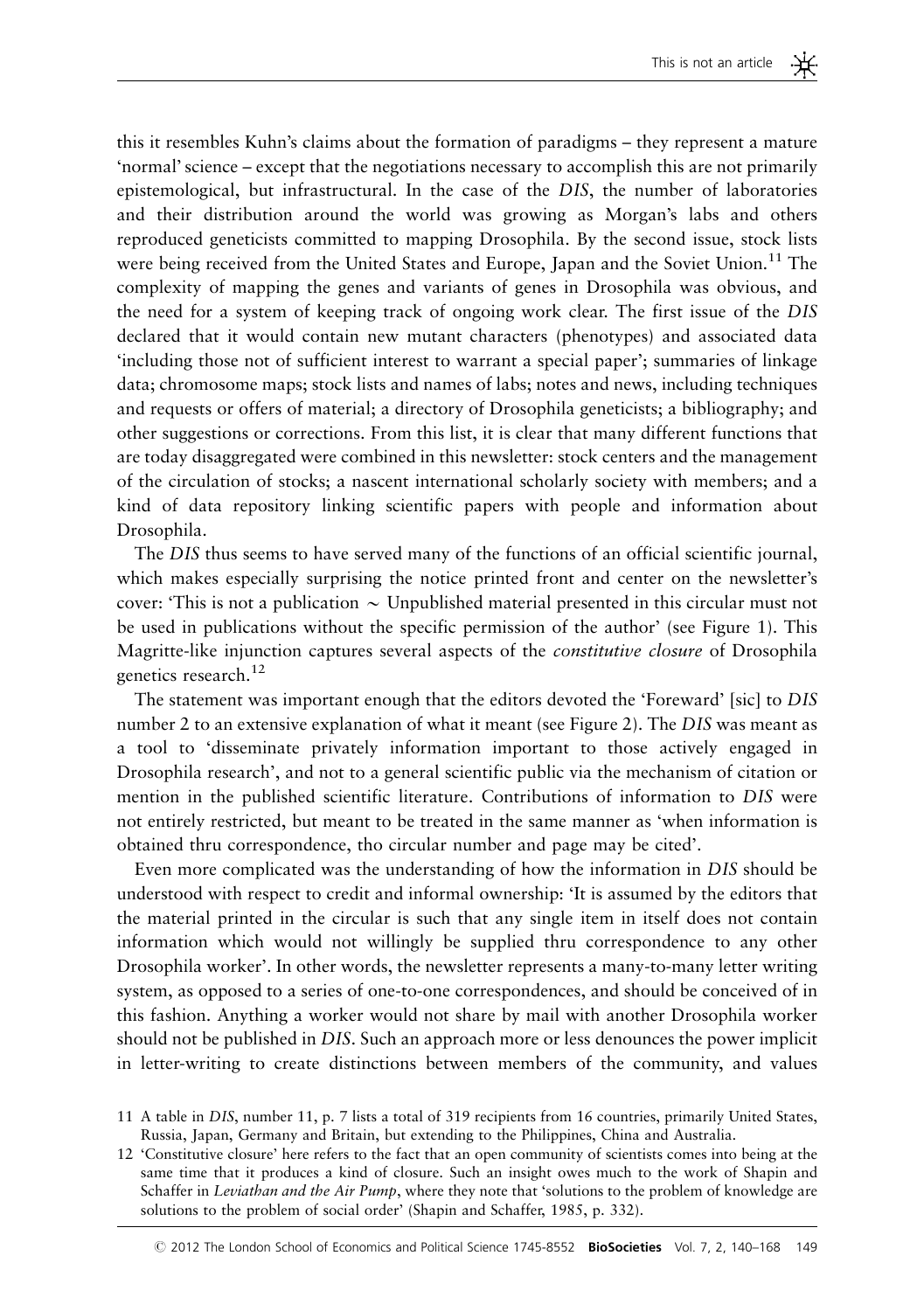



Figure 1: 'This is not a publication'. The front cover of the first DIS #1, March 1934. Reproduced with permission.

instead a more abstract category of people who are all on the same plane: actively engaged Drosophila workers.

The explanation makes clear that material distributed in the DIS enters a quasi-collective domain: 'for the use of such information, therefore, either in working out a problem or in publishing that work, it would not be expected that permission of the author is necessary, tho due acknowledgment of the source should be made'. Facilitating the use of the information was valued over control, though not at the expense of proper attribution and distribution of credit. As Kohler notes, there were necessarily breakdowns in the system that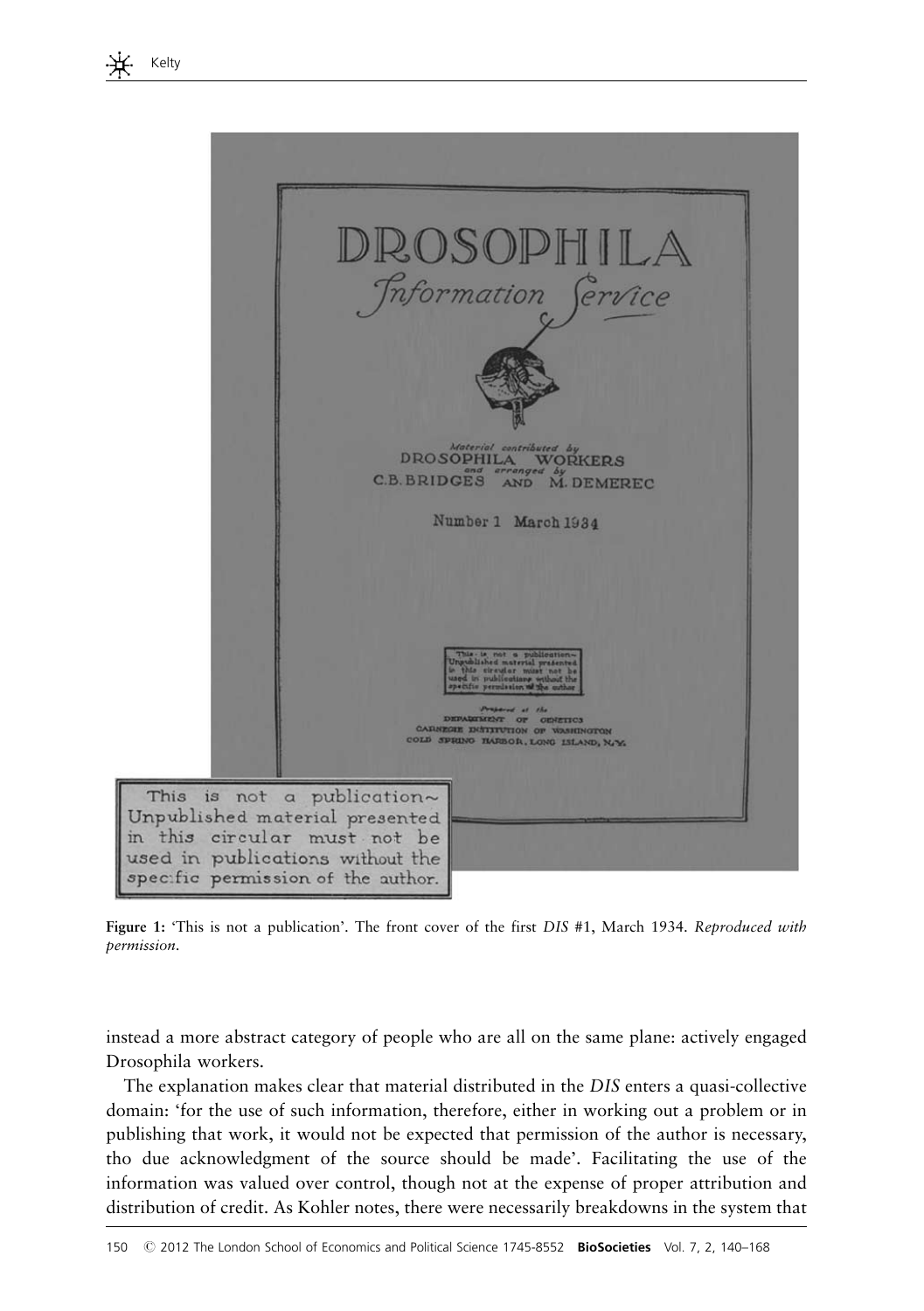**Same Bru** 

۰.

DIS / no. 2-1934

#### **FOREWARD**

This second issue of the DIS circular brings together melanogaster stock lists of practically all the research material laboratories and this makes the available research material known to anyone who may have a use for it. This issue also contains complete statements concerning the mutants and stock lists of D. virilis. An almost complete directory of Drosophila research workers is given.

The first two issues succeeded in bringing together extensive material in two important sections, viz. in the sym-<br>bol or mutant list and in the stock lists. In subsequent is-<br>sues it is intended to keep these sections up to date by noting changes and by issuing new complete lists at intervals. The third issue, which is planned for February, 1935, will contain a revised list of symbols and mutants of D. melanogaster. Please keep the list of your own mutants continually revised and up to date, with the inclusion of name of finder and the date of discovery of each mutant. Please also check over the old lists for errors and for filling in the above two items, both of which aid greatly in the identification and characterization of a mutant or stock.

To avoid misunderstandings it is deemed advisable to amplify the statement in the box on the cover page. The "this is not a publication" sentence was intended to make clear that DIS is a means to diseminate privately information important for those actively engaged in Drosophila research. The main purpose of this sentence was to prevent the re-<br>ference to DIS in the literature lists of published papers<br>since the material of the circular is not put in a conventional form to be easily handled in literature lists and also since the circular is not generally available but has a limited and selected circulation. If any reference to this circular is made it should be put in the text in a form oimilar to that used when information is obtained thru corresponthe circular number and page may be cited. dence,

The second sentence "unpublished material presented in this circular must not be used in publications without the specific permission of the author" was intended for the protection of contributors rather than the establishment of barriers for a free use of the material by invostigators. It is assumed by the editors that the material printed in the is assumed by the satisfs that the material prints in the<br>circular is such that any single item in itself does not con-<br>tain information which would not be willingly supplied thru<br>correspondence to any other Dresophila wor acknowledgement of the source should be made. This question assumes a different aspect, however, when any large section of the circular is considered. If, for oxample, a whole section on symbols and mutants of melanogester or the chromosome map of virilis or mutants of funebris etc. should be at stracted from the circular and republished in a copyrighted textbook or some other copyrighted publication, that pro-eedure might cause unpleasant embarrassment to those contrib ting to or arranging such a section. To avoid such an occur rence the second sontence in the box on the cover has been i serted.

Figure 2: The foreword (sic) to DIS #2, August 1934. Reproduced with permission.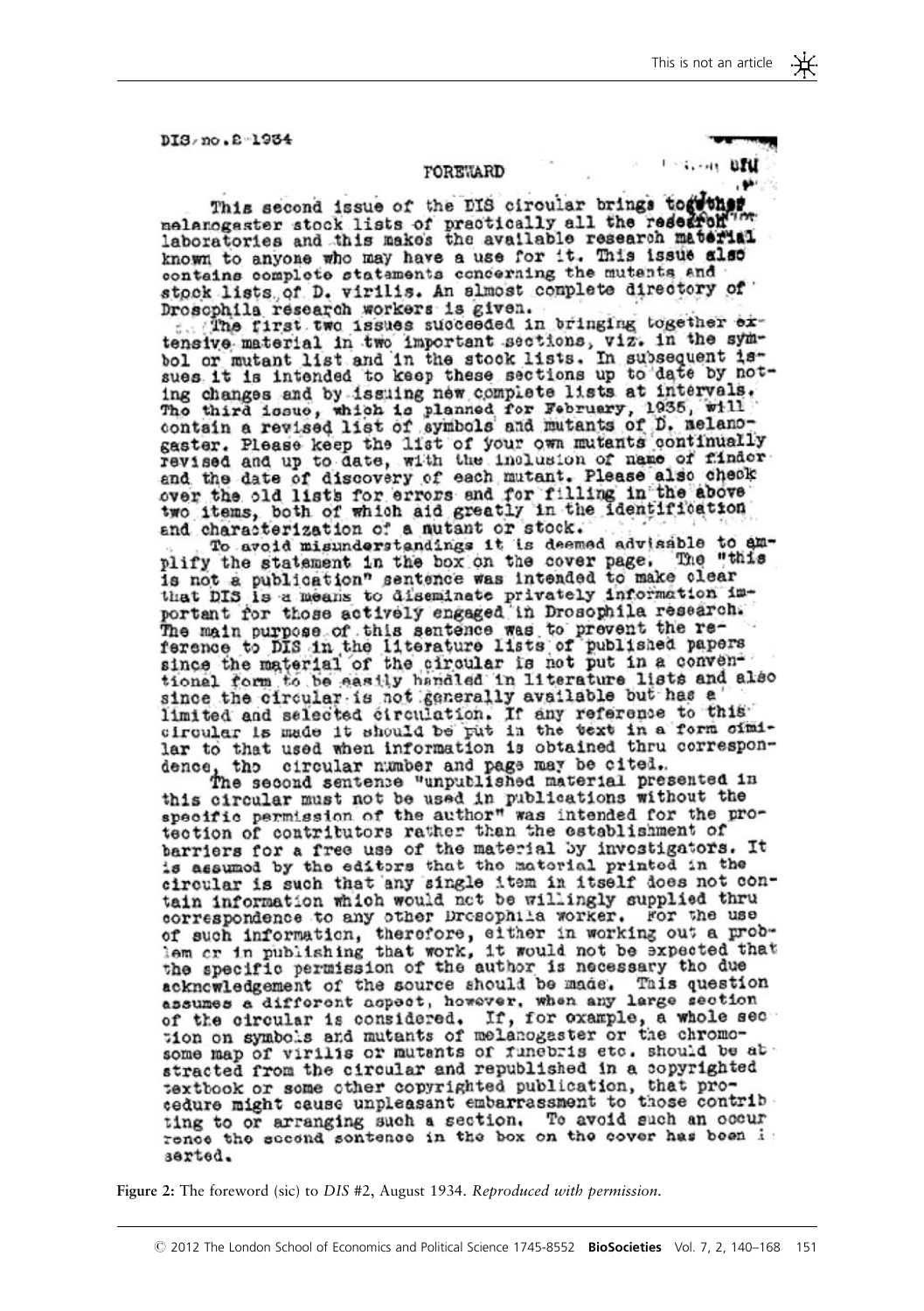required adjudication – cases where the line between a resource for use by all, and a result owned by one or a few seemed blurry. For instance, was a partial map of a chromosome a result or a resource? To what level of quotidian detail should techniques listed in DIS be acknowledged in published work?

The extensive reflection on this small phrase that the editors thought necessary to take up in the foreword to  $DIS$  number 2 was in fact prompted by  $H.I.$  Müller, one of Morgan's more famous and prickly students whose role in the DIS was central. Müller's exploration of the issue was even more in-depth, and was printed in the 'Miscellaneous Notes' section as two long notes: 'Concerning Acknowledgement' (p. 66) and 'Concerning material to be published' (p. 67). Müller objected that the statement seemed the very opposite of the ethic invoked by the publication, as it was clear from every other angle that the newsletter facilitated the open and unrestricted sharing of information, of mutants, or tips and techniques, of addresses and current research projects. He suggested that if it was necessary to get permission to cite something from DIS in a publication, it 'must surely be even more obligatory for the user not to secretly take the information given and use it *without* acknowledgements, in the obtaining of further data or conclusions which he then presents in a publication  $\ldots'$  (DIS, number 2, p. 66). Müller's objection captures the peculiar nature of the 'constitutive closure' and the difficulty of specifying the extent of the 'free exchange' that forms the basis of the Drosophila community. At the heart of this anxiety is the distinction between individual concepts and collective ones: when does something become a concept readily available to 'actively engaged Drosophila researchers' and therefore available for standardization, transformation and extension, and when is a concept something crafted by an individual lab or individual scientist?

As suggested in the foreword (and oft repeated in other issues of DIS) part of the confusion was handled by the repeated use of the phrase 'only those *actively engaged* in Drosophila research'. This excluded not only a general public, but also geneticists working on other organisms. Furthermore, it restricted the concern only to those scientists who both received and contributed to the newsletter. The note on the front cover, and the repeated assertion of 'active engagement' sent a clear message that though the ethic of openness and sharing was extremely strong inside the community, any extension beyond that was subject to the discretion of the scientists who owned the flies, the data, the maps, the problems or the results. As Müller put it:

This matter, in other words, must be up on the same footing as in the case of material (data, conclusions or suggestions) passed on by word of mouth or by letter where of course it is the most obvious and elementary principle of ethics that acknowledgement of the source must be made if the scientific material is put to published use'. (DIS, number 2, p. 66)

The 'most obvious and elementary principle of ethics' derived from the experience of letterwriting also implies the existence of a kind of friendship and familiarity that needs be preserved in the case of DIS. The *personality* of those involved was valued over the *impersonality* of the formal scholarly publication. Müller's note details the various ways in which acknowledgement must be handled in the DIS, in order to facilitate and extend the standards of conduct concerning free and open exchange, suggesting at the end of his note: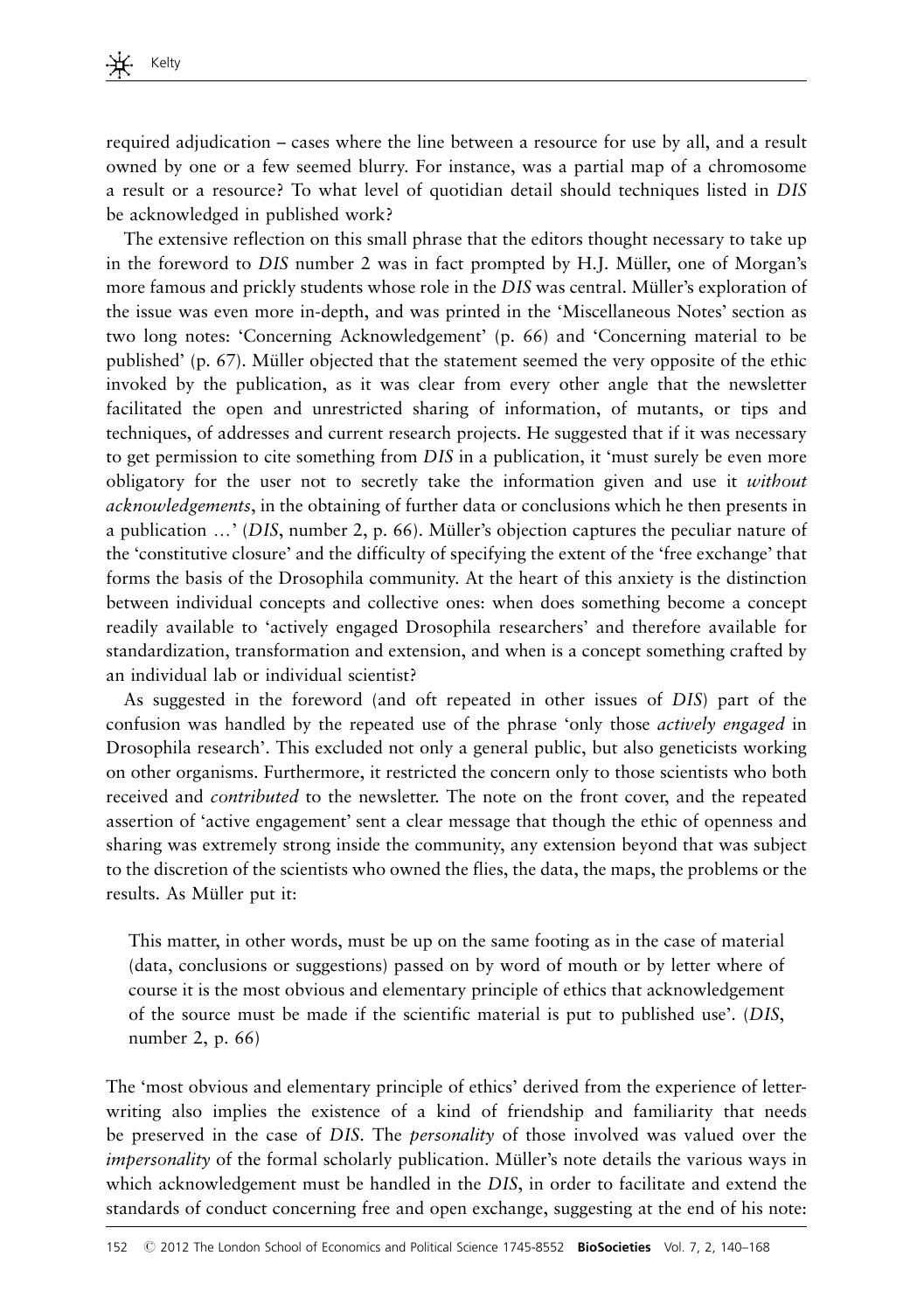7

'Experience has shown that it is unfortunately only too true that such overt understandings must be reached beforehand, even in the case of scientists, in order that real cooperation may be possible' (DIS, number 2, p. 67).

For the first 20 years of DIS, the phrase 'this is not a publication' could make some sense; given that the newsletter had an avowed informality and a clear mission that was both social and technical in the constitution of a research community around the newsletter and its functions. But by 1955, after 20 years of relative stability in the functions of DIS, the issue of publication and acknowledgement was raised again in number 29 by the editor, Milislav Demerec (see Figure 3). Over these 20 years, however, the frequency and length of these notes steadily increased and the tendency to refer to them did as well. Demerec raised the question of removing the note, as it seemed somehow (as Müller suggested 20 years earlier) to indicate the opposite of free and open exchange. Some groups (including Müller's lab, then at the University of Indiana), included general blanket statements allowing citation of the material they contributed, but the question emerged as to how to determine who wished

#### DIS-29

#### FOREWORD

When DIS was started, nearly twenty-two years ago, it was intended as a private bulletin for Drosophila workers, through which they could circulate information about stocks, new mutents, and new laboratory methods, such as is not usually contained in published papers. The Directory and Notes sections were included to keep the group informed about personnel and current happenings at different laboratories. DIS was not meant to be used as a medium for the publication of results; and as a protection to contributors the statement beginning, "This is not a publication..." has always appeared on the cover of each issue. The fact is, however, that the members of our group have found it increasingly convenient to send preliminary notes about their work to DIS, and to refer to them in publications. Other geneticists also make published references to notes appearing in DIS. There is no reason why this should not be done, or why, if the members wish, DIS should not be used as a mediun for "publishing" brief notes. In this case, however, the statement on the cover is superfluous and acts as a barrier to the free use of material; for it obliges other vorkers to obtain permission from euthors before referring to DIS notes in published papers. This question has been brought to the Editor's attention ty several contributors. Muller's group solved the problem in their own case by inserting the following statement in the last issue of DIS: "Drosophila workers at Indiana University extend permission to cite any of the material which they have had or will have in any issue of DIS except where, in specific instances, a contrary statement is made." This year we have included a note to the same effect sent by the Rochester group. It seems. however, that the time has come for a more general solution. This might be accomplished either (1) by an agreement, suggested by Kenneth Cooper, that every note be marked with an asterisk by the author if he consents to its citation, or (2) by the more radical measure of omitting the restrictive statement from the cover in future issues. The Editor would prefer the more radical solution, but before acting wishes to have the approval of the Prosophila group. He will assume that all those who do not express disapproval by writing about it are in favor of the change.

Figure 3: The foreword to DIS #29, November 1955. Reproduced with permission.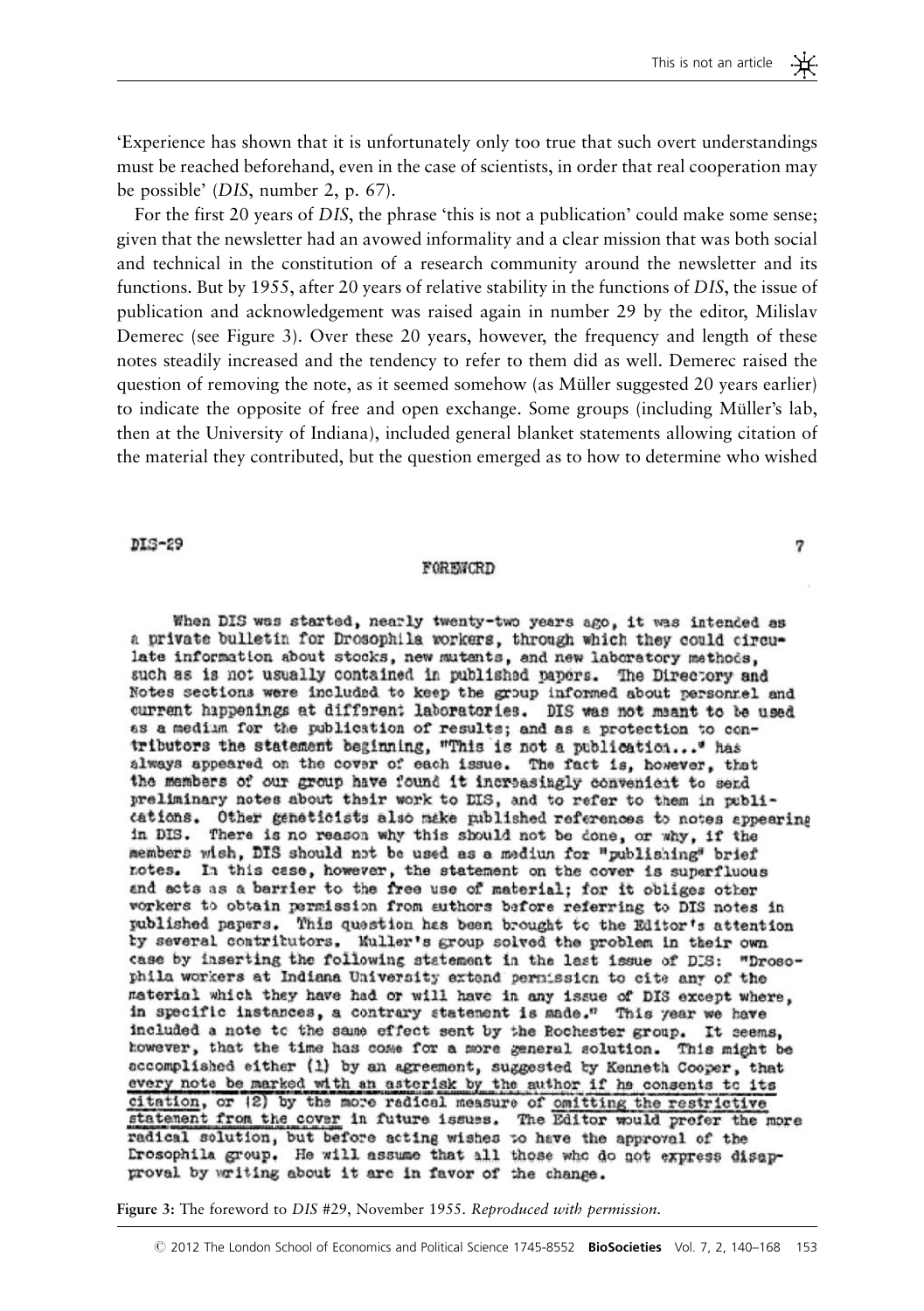their contributions to be 'quotable' and who did not. Demerec proposed either a system of denoting quotable articles with an asterisk or eliminating the statement on the cover entirely.

In number 30, DIS adopted bits of both solutions in response to community concerns. A modified statement on the front cover drops the phrase 'this is not a publication' opening DIS up to a recognition that it has achieved something of this status – a medium for publicization, to be sure, but not a *publication* that is widely available in libraries and properly edited and reviewed, nor with the status of an 'official' scholarly journal (see Figure 4). In addition, a system was devised of using an asterisk to designate which notes can be cited, though it appears that the system was either not followed or almost no one wanted to



Figure 4: Is it now a publication? The front cover of DIS #30, November 1956. Reproduced with permission.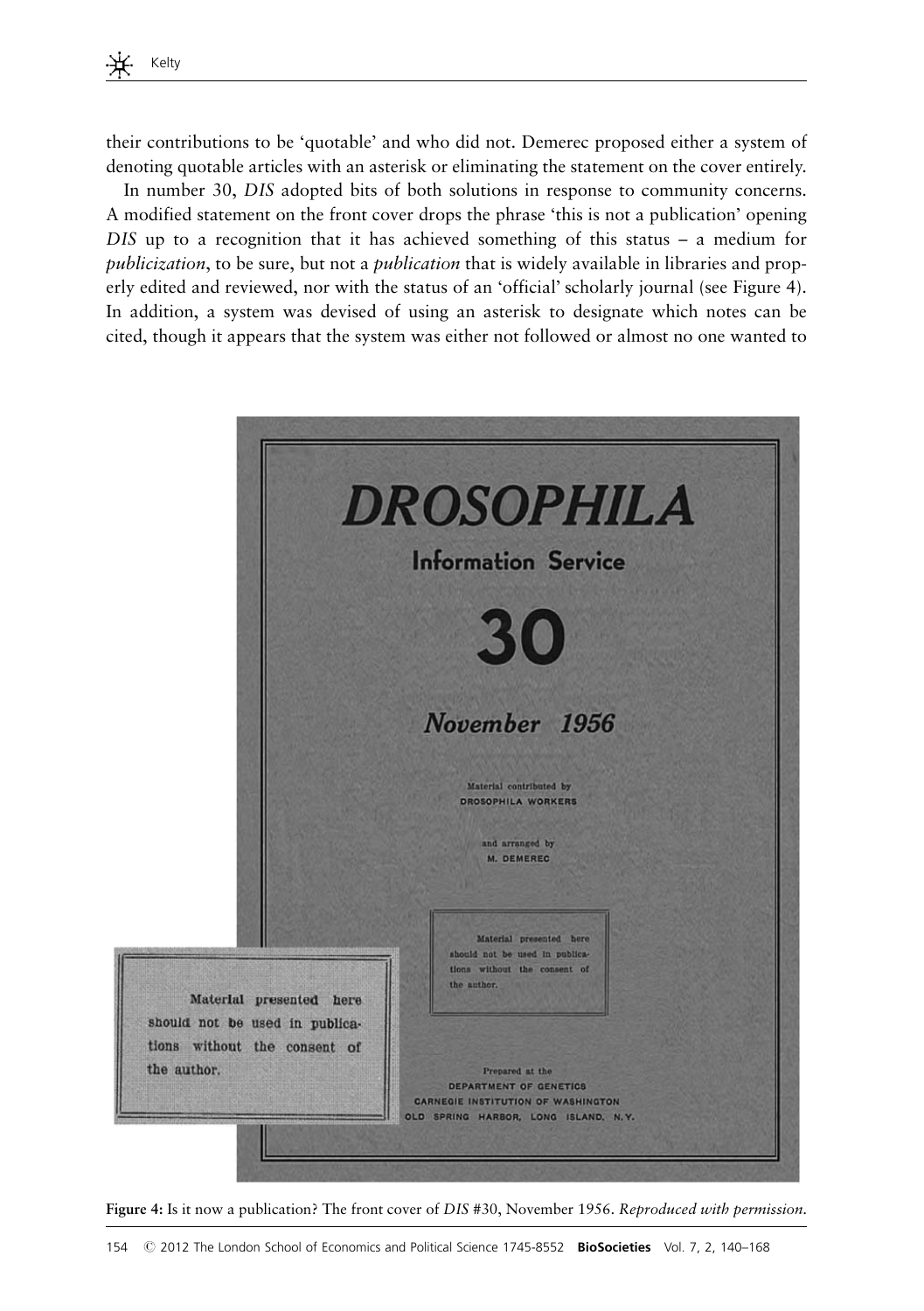allow citation of the material they contributed. By number 37, the new editor, Edward Novitski, wrote a section called 'quotability of notes', which reflected on the editorial process involved, the informality and even 'inaccuracy' of many of the notes, and the impossibility of providing proofs to authors so that they might double check their contributions. Even the blanket statement 'all of my notes are quotable' was deemed insufficient, as it implies all the notes have been proofread. Novitski's response was to create a list of those notes that have been specifically marked with an asterisk by issue number and page number.

The issue never quite goes away. Although the phrase 'this is not a publication' was dropped in 1956, no copyright notice was added, and there would be no explicit assertion of copyright even into the twenty-first century. This absence is an implicit affirmation of the informal rules of acknowledgment and ethical re-use instead of the legal protections of copyright. It is important to understand that there might be very different understandings of what role copyright law plays among the different contributors and over time as copyright law has changed. The fact that DIS was a photocopied publication, and contributions were collected without any formal transfer of rights was possible only because of an implicit 'opting out' of the copyrighted publications system. The 1976 amendments to the US copyright statute were explicitly formulated in response to the spread of mimeographs, photocopiers and audio cassettes, and in many ways would render the ability to do what DIS did legally impossible after 1980. Seen from this perspective, DIS is a specific, century-long engagement with exactly the same issues that plague contemporary debates about open access publication and publication on the Internet: issues of quality control, persistence, availability, and citability, all of which can be seen in microscopic form in DIS, but were never addressed as problems of law or legal right.

There was thus a remarkable level of reflexive understanding of the dynamics of cooperation present in the DIS. That the conventions concerning circulation, use, credit and attribution should all be made explicit in this context shows both an awareness of the value they have for scientific process and the need to make such norms explicit in the context of a new technology – in this case the newsletter. The norms made explicit here – the moral economy – are not a result of the newsletter form; they entirely precede it, in fact. However, the novelty of the form requires that members be reminded of the norms and guided as to how to apply them to this new context; it also ensures new readers are informed of the same thing, and that the norms are stabilized in an 'infrastructural' if not quite an institutional sense.

By way of comparison, this activity of the working out of a moral economy also occurred in many different places during the advent of the Internet. Two cases, in particular, concern the development of the EMACS (the 'Editing MACroS' text editor beloved by computer programmers) and the development of both the Linux operating system and the Apache Web server in the 1990s (Kelty, 2008, Chapters 6 and 7). In the case of EMACS, the community of users engaged in the development and use of the software experienced a very similar transition from a small-scale environment of explicitly normed sharing and free exchange of software, ideas and tools (the MIT AI Lab in the late 1960s and early 1970s), to a larger, more distributed network of user-developers on USEnet, ARPAnet and eventually the Internet. In that case, however, many issues were strikingly different: the application of copyright law to software was uncertain and the context of the commercialization of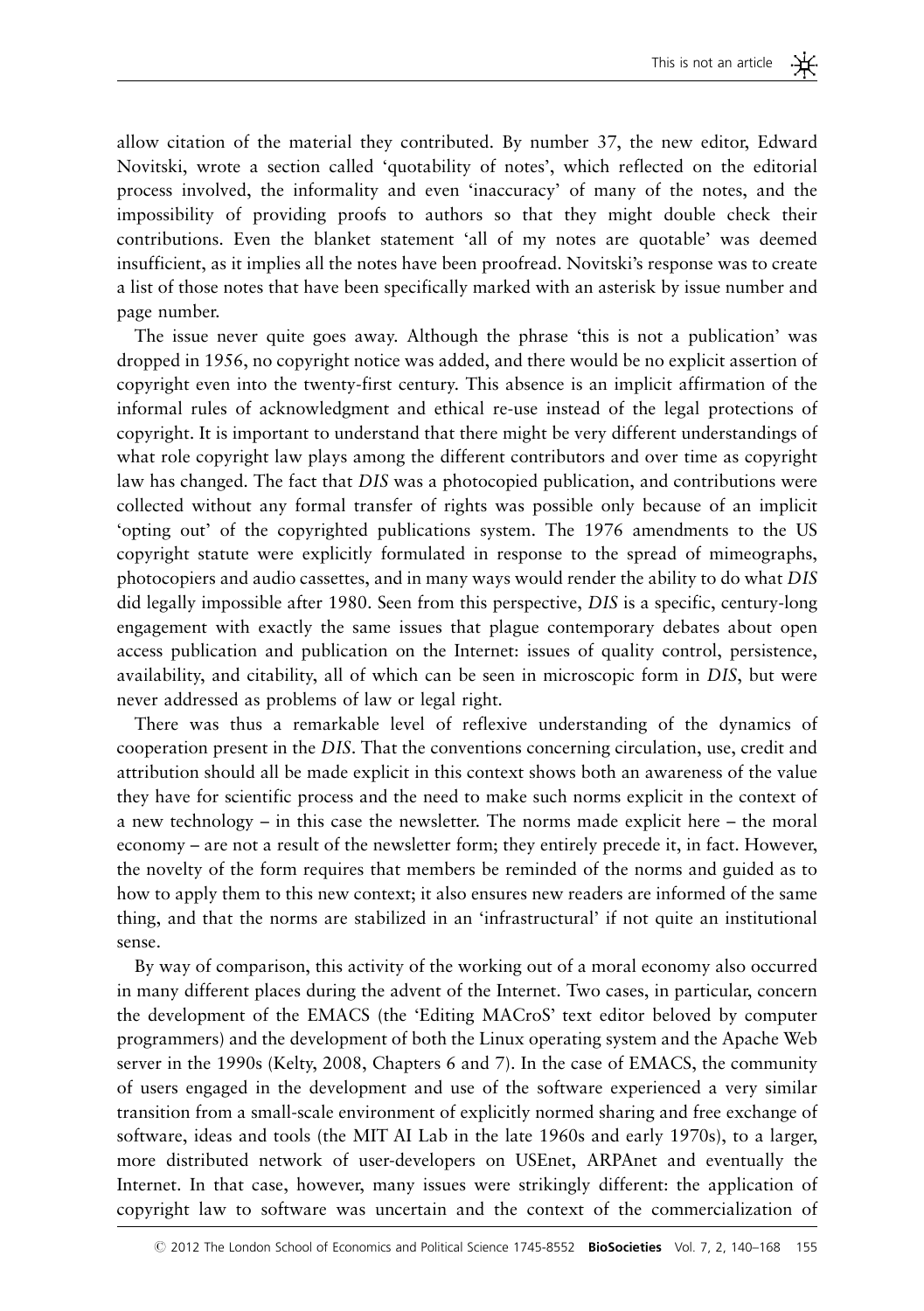software much more developed and threatening. For instance, the context of intellectual property law differs markedly between the 1930s and the 1980s, when it had expanded and encroached far enough into the activities of working scientists that it was no longer possible to 'opt out' in the ways the members of DIS had, without falling afoul of US copyright law.<sup>13</sup> The result in the case of EMACS was not an informal community that opted out of formal law, but the development of the first Free Software license by Richard Stallman – the GNU (Gnu's Not Unix) General Public License. This license was a means of strengthening what had been up to that point a set of norms and expectations about free exchange and acknowledgement, but which were insufficient to guide people with respect to the new technologies of circulation and 'publication' involved in writing software and distributing it on the Internet. It was also a way of producing something like a *collective* object – a commons out of which to build subsequent software – rather than an individual product (owned by an individual or corporation, and circumscribed as a product rather than an innovation, a platform or a tool).

In the case of DIS, the norms and expectations concerning free exchange and acknowledgments are constantly repeated. In many issues, the foreword from the first issue and the rules about use and attribution from the second are reprinted or re-iterated. In addition, both Bridges and Demerec took it upon themselves to urge people to share their stocklists, check and re-check their existing ones, and contribute any notes or information about ongoing work. In this context, they frequently repeat the origin story of the newsletter and the norms, such as in number 11:

The primary purpose of this service was to establish a means of contact between various Drosophila workers scattered throughout the numerous research laboratories the world over ... by acting as a clearinghouse for new information, it quickly straightened out many discrepancies, helped to keep a unified system in Drosophila nomenclature and contributed towards its improvement.

Further on: 'the original Drosophila workers established the policy of a free exchange of material among all actively interested in Drosophila research. This became an unwritten law which is contributing more than any other single factor toward the usefulness of Drosophila as research material' (DIS, number 11, p. 5).

The DIS thus served not only a technical function, but also a clearly self-reflexive social one: it guided ethical action with the goal of facilitating cooperation. It was cooperation, however, of a particular kind. This was not a newsletter that explicitly organized workers by task into a hierarchical or ordered system of goals. It does not facilitate command-andcontrol bureaucracy. Rather, it was presumed that all those 'actively engaged in Drosophila research' were competing with each other at some level, but that this competition could

<sup>13</sup> For instance, the 1976 amendment removed the requirement to register works in order to have copyright status. In 1934, therefore, the contributions to DIS would have been uncopyrighted; by 1980 they would be automatically copyrighted. The difference is that in the former case, objection to the copying of a contribution to DIS (either the initial 'publication' or a subsequent reproduction) would have little legal basis and instead would be governed by the norms of the community, and presumably adjudicated there as well. In 1980, individual contributors would have far more legal basis for objecting to the reproduction of a contribution. Studies of such 'privately ordered' regimes – though not in science – are in Bernstein (1992, 1996 and 2001).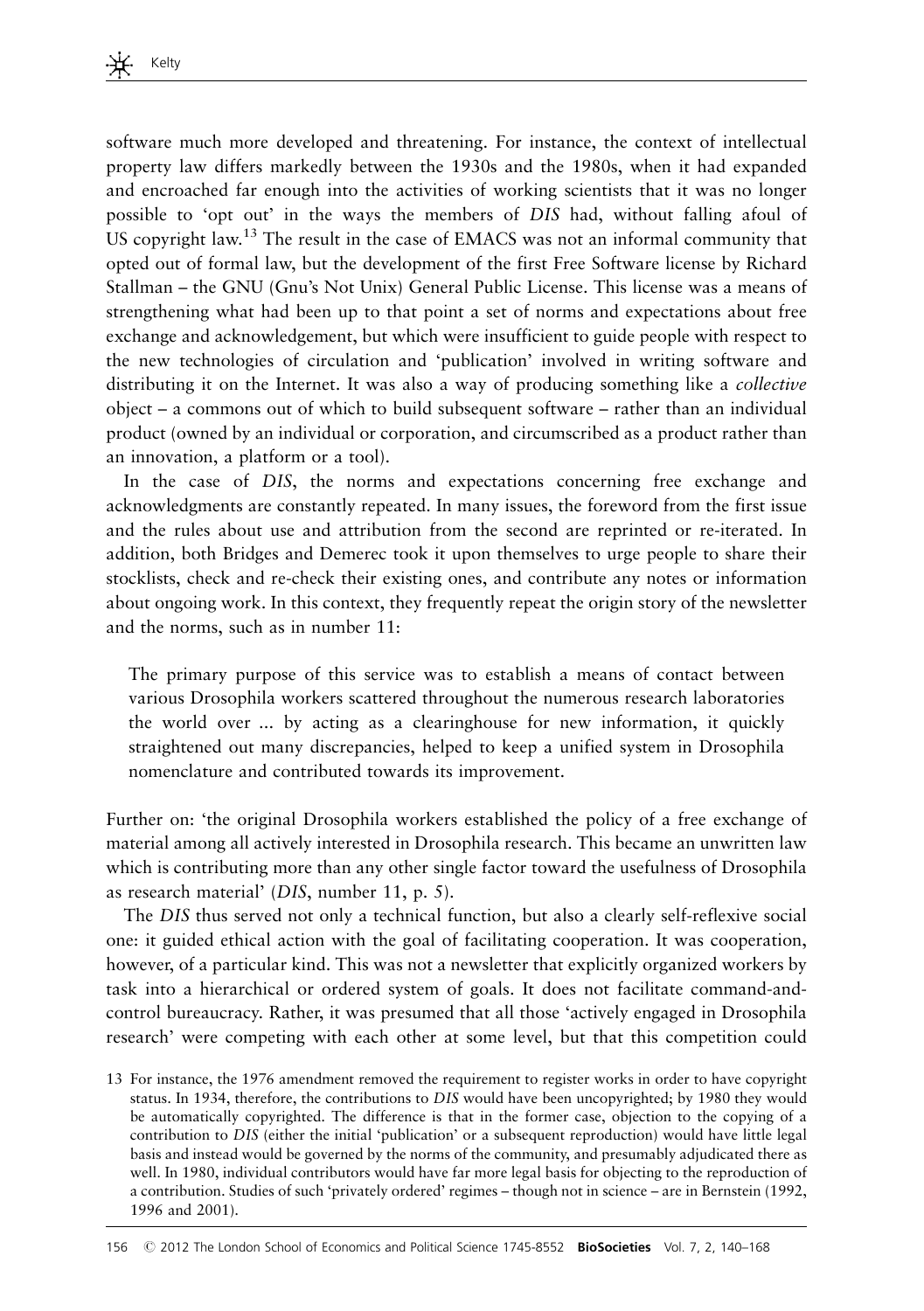only be productive, only be progressive, in a 'cooperative' context where workers could see what others had done, and be allowed to make use of it. The cooperation it facilitated was the ability to avoid re-inventing the wheel, to avoid duplicating tedious or difficult labor in the service of producing a larger system of knowledge. To do this, the community must be constitutively closed – consisting only of those 'actively engaged'. This closure was not structural, however; anyone could become 'actively engaged' in the same fashion that any two people could become friends, through a serendipitous connection, a mutual acquaintance or a strong recognition of shared interests, for example. It was this friendly incorporation, this partial porousness that was essential because it allowed for the community to reproduce the norms and renew the group as such. The porousness also represented an informal control over the boundaries of the research group – it was not open to 'just anyone' but neither was it a legally, nor bureaucratically closed entity.

Group renewal also required repeated, gentle injunctions to participate in cooperation, as in DIS, number 3, where the foreword ends with the following:

To avoid possible misunderstanding, we wish again to express our strong belief that DIS can continue to succeed only as a cooperative project. Therefore it is made a primary condition that those who continue to receive the benefits of this project shall also contribute to its upkeep. The only contribution asked is that Drosophila workers regularly answer requests for material. In order to receive copies of an issue a Drosophila laboratory or worker must answer the call for material even if the answer to most items is 'no change to report'. (DIS, number 3, p.4)

And again, in DIS number 4: 'The editors wish to point out again that contribution to past DIS issues does not automatically entitle the contributor to receive future issues. In order to receive a particular issue the laboratory or individual must answer the call for material specified for that issue' (DIS, number 4, p. 3). As the first note makes clear, this isn't necessarily a requirement that one have new contributions, but merely that one keep current the stock lists and information about the lab. Coupled with the assertion that DIS is only for 'actively engaged' researchers, however, it clearly demonstrates how the norms of contribution will create expectations for continued updating and active 'publicization' within the group, of ongoing work and results. To fail to do this, it is clear, removes one from this particular community; and being removed from the community means no longer having access to the richest and most up to date collection of Drosophila mutants, techniques and results in the world.

As this introduction to the issues of property and propriety in DIS should make clear, the simple distinction between an open and a closed science is of little use, as DIS facilitated both closure and openness at the same time. Rather, the concerns of those involved ran instead toward issues of what it means to be actively engaged, what counts as publication and how both issues relate to the creation of collectively owned concepts, materials, maps and techniques.

Not only did DIS facilitate closure and openness at the same time, but it also made competition and collaboration compatible. By collaboratively creating an immense resource of collectively owned concepts, maps, materials and techniques – along with rich and constantly negotiated rules about use and reuse of this material – the DIS facilitated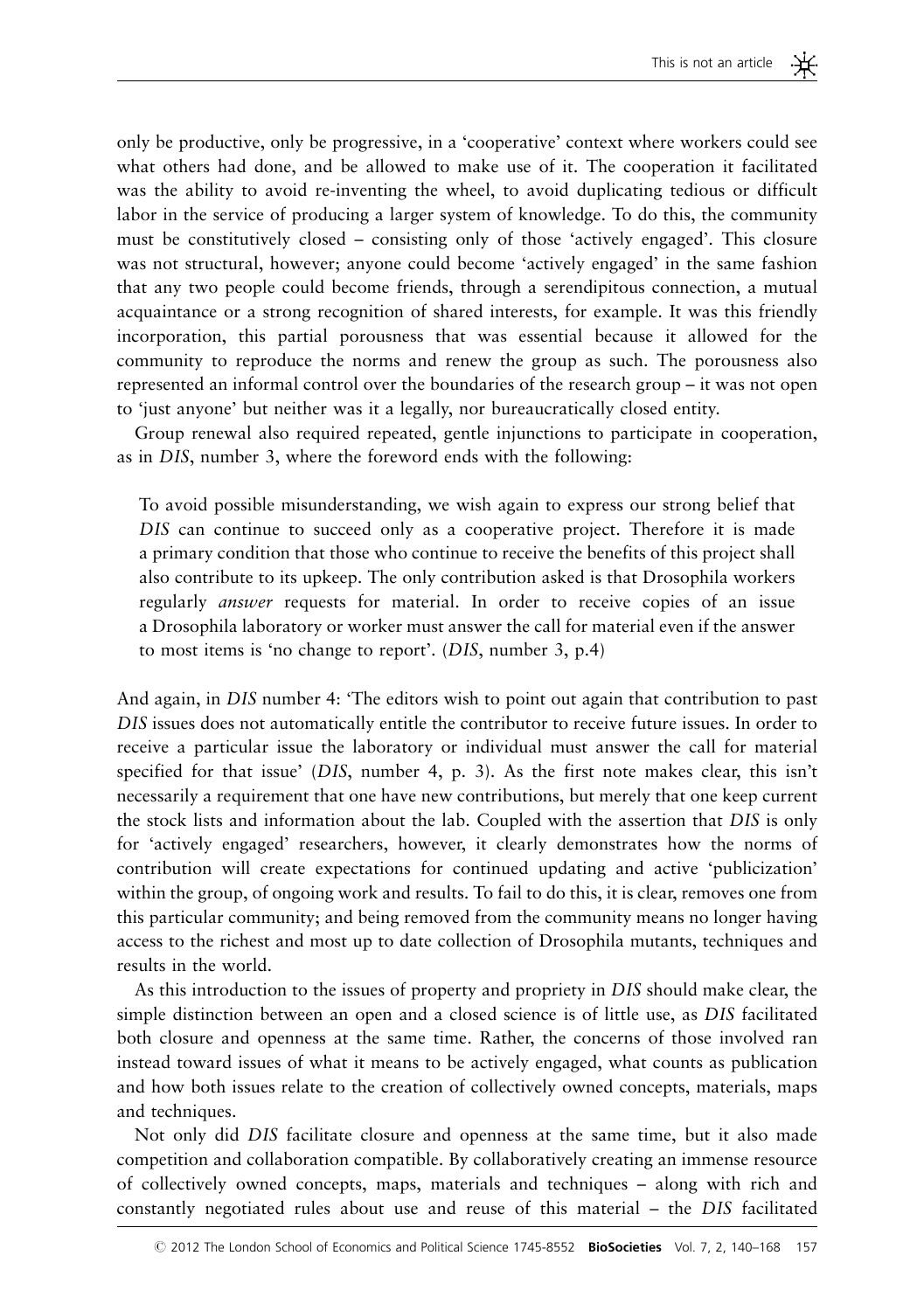competition among researchers, between labs and individuals to map the chromosomes of Drosophila melanogaster. The race to contribute to a robust theory of heredity was a sometimes intense and vicious one – but it was a race that would have been impossible without the agreed upon creation of collective property. Clearly the science of genetics did not happen only within the pages of DIS; but by the same token, without such a coordinating mechanism, it is not clear if it could have happened at all, with the relative speed that it did.<sup>14</sup>

The DIS is a useful example for exploring these issues precisely because it does so in the absence of any reference to law – to refer to the issues raised here as issues of 'intellectual property' would be a misnomer, if not exactly anachronistic. Scientists were no doubt well aware of the rules of propriety and the law of copyright when it came to published research – journals and books. This was in fact precisely why the front cover declared so plainly: 'This is not a publication', despite having every appearance of being one. Property and propriety were worked out in the service of establishing the possibility of a science of genetics.

The DIS is also diagnostic in that it persists throughout the twentieth century and into the twenty-first. The Drosophila community expanded DIS to include yearly conferences, organized by key members.<sup>15</sup> By the 1980s, the complete map of the fly genome was well underway (and would take shape as Flybase, under the direction of Dan Lindsley at the University of California at San Diego) and as the conferences grew in size, more recognizably bureaucratic structures such as the 'Drosophila Board' came into being. Today the community depends on the Genetics Society of America for help with organizational aspects of the conferences and managing the money associated with them. DIS itself eventually became so well known – and so frequently cited – that it has essentially been converted into a journal; but just as this happened, a supplementary newsletter – the Drosophila Information News (DIN) appeared to fill the void. DIN lasted 5 years (1991–1995) when it was replaced by the 'bionet.drosophila' mailing list, and the FlyBase Web site. Even though such things no longer carry the name or the particular tangibility of 'newsletter', they serve the same purposes, I would argue, of facilitating the creation of collaborative competition in collectives.

In the following section, I explore some of the issues that are often raised about twentyfirst century science and technology and how they might be re-interpreted through the lens of model organism newsletters and their functions. The first of these is simply to historicize some of the claims made in the present – to point out that, despite the frequently expressed sense of novelty and accelerated change wrought by the Internet and the expansion of intellectual property, there are precedents for the problems of openness and closure faced today.

<sup>14</sup> In other work I have discussed the notion of a 'recursive public' as a way to articulate how hackers and geeks working on Internet infrastructure and free software conceived of their community as inescapably enabled by the technology, legal rules and communal norms they created in order to create free software and the Internet. This case shows a similar phenomenon at work in the newsletter, but instead of a 'public', it aims instead at the creation of concepts, materials, maps and techniques that enable the theory of genetics (Kelty, 2008).

<sup>15</sup> Two issues of DIS recount the history of these conferences: DIS, number 56, March 1981 and DIS, number 75, July 1994.

<sup>158</sup> C 2012 The London School of Economics and Political Science 1745-8552 BioSocieties Vol. 7, 2, 140-168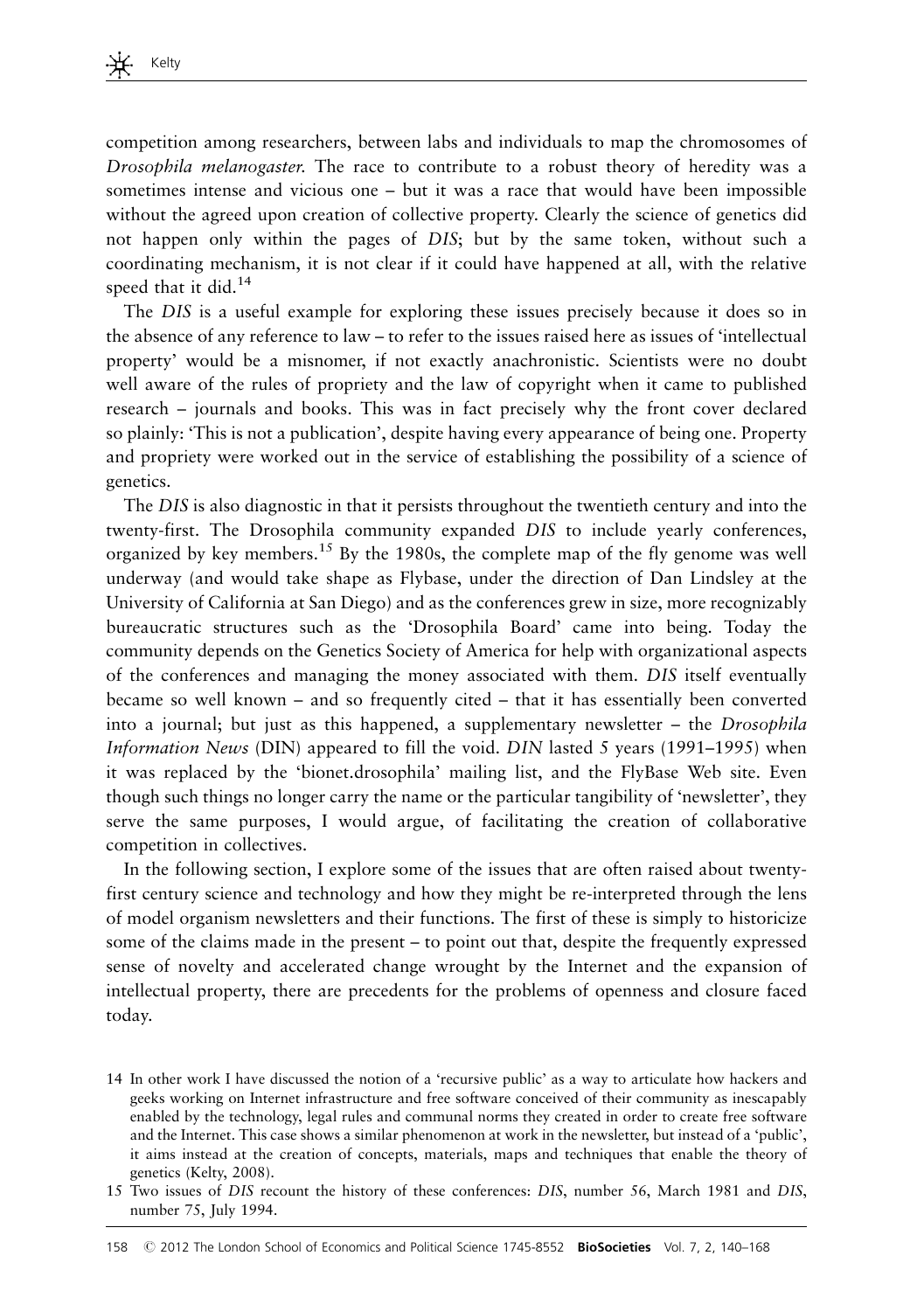The second is to raise the question of how to understand the relationship between collective property and the conceptual developmental nature of science in a context where intellectual property law and commercial interests are manifestly more present than they were in the case of many domains of biological science in the twentieth century.

# The Meaning of Openness in Contemporary Technoscience

In the last decade, appeals for more 'openness' in nearly every area of life have become more frequent and more concerted.<sup>16</sup> But what does it mean to appeal to openness today in the domains of science and technology? Among the possible meanings are: public engagement or public participation; open access to journal publications; the use of FOSS; some notion of transparency, whether internal to science, or between science and its stakeholders; the removal of 'gatekeepers' and mediators who possess the power to restrict who may or may not participate; unrestricted sharing of publications, results, data, organisms or technologies; resistance to excessive restriction by patent, copyright or trademark; and most generally, an appeal to science as a mode of knowing that is always subject to scrutiny and never rests on authoritative or revealed sources.

Over the last decade, 'openness in science' has been both a point of reference for, and driven by, debates about openness in information technology and the Internet. Scholars such as Yochai Benkler, Clay Shirky, Larry Lessig and James Boyle have made strong claims for the emergence of radically new forms of cooperation, participation and production based on the Internet and its new affordances for social interaction (Benkler, 2006; Boyle, 2008; Lessig, 2008; Shirky, 2008). Benkler and Lessig, for instance, both claim that there is (now, after the Internet) more than one kind of productive economy operative today: a regular (monetary) economy of goods and services and a 'sharing' economy or 'peer production' economy in which new things are made through the contributions of large numbers of people. Shirky has argued recently that these 'sharing' economies are sustained by a 'cognitive surplus' seeking outlet (Shirky, 2010). Very often these claims have pointed to scientific practice as a model or even origin for this new economy, implying that what has worked for science will also work for culture and the economy. And perhaps perversely, it is now common to hear the promotion of new tools – blogs, wikis, Creative Commons Licenses and open access publication – by scientists themselves, in a struggle to make science *more open* and more like the Internet.<sup>17</sup> If the classic Mertonian norms of science (communalism, universalism, disinterestedness and organized skepticism) do not exist, then it seems today's scientists intend to invent them.

16 One of the earliest academics to explicitly diagnose the problem of 'open science' and intellectual property right protections was Paul David (David, 1998, 2004). These concerns have been very well developed within the legal literature at least since the mid-1990s (see, Rai, 1999, for a review). A National Research Council conference in 2003 was an early call for a more open science (Uhlir and Esanu, 2003, 2004). A handful of books and articles have also made the call for open science, such as Hope (2008); Waldrop (2008); Varmus (2009); Cribb and Sari (2010); Nielson (2012). As of 2012, there have been several conferences devoted to open science, such as the 'Open Science Summits' organized by Joseph Jackson (opensciencesummit.com).

17 Scholars such as Boyle, Lessig and Benkler are well aware of this double appeal to science as both origin of openness and in need of more. The Science Commons project, an offshoot of creative commons is one key example (sciencecommons.org).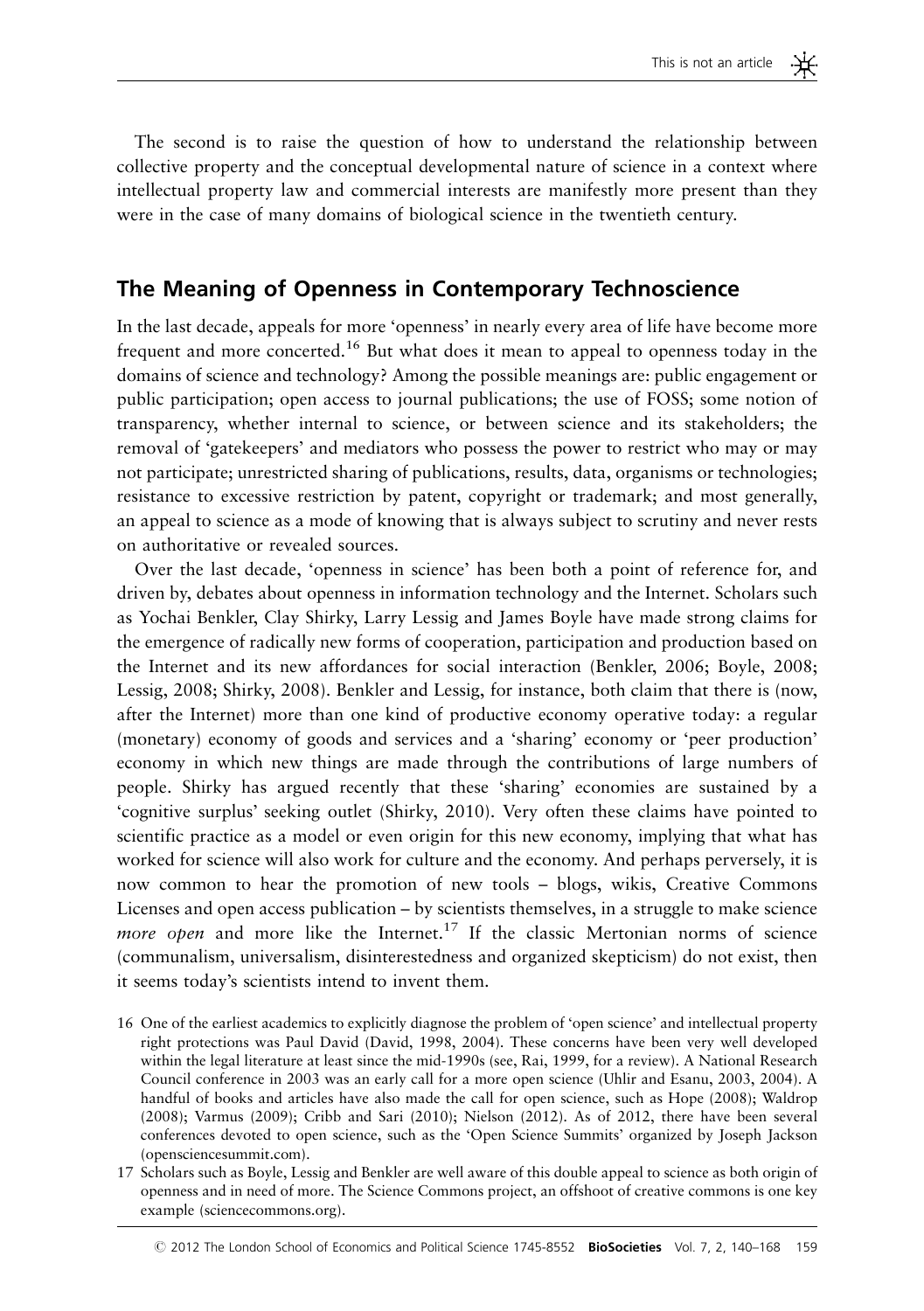Perhaps the most visible poster child for 'open source science' has been synthetic biology, at least in the form popularized by Drew Endy and Tom Knight, roughly during the years 2003–2008 at MIT. In part, the concern with 'open source science' is due to a direct filiation with FOSS production. Drew Endy and Rob Carlson forged their ideas of what synthetic biology could be (along with Roger Brent) in the context of Sidney Brenner's Molecular Sciences Institute at Berkeley, an institute expressly designed to explore the possibilities for 'open source biology'. And Tom Knight emerged directly out of the milieu of computer science and information technology at MIT and (along with Randy Rettberg) has transplanted the assemblage of practices, orientations and methods learned there into the domain of biological engineering. Both Knight and Endy have worked cheek-by-jowl with some of the more important luminaries of the FOSS world (Hal Abelson, Gerald Sussman, and Richard Stallman, among others) and within the storied halls of the MIT AI lab (though recently transplanted to a plywood-bedecked Frank Gehry building of uncertain narrative).<sup>18</sup>

Synthetic biology promoters have traded heavily in the rhetoric of open source and its success, arguing that the limiting factors in the success of the science are organizational and legal. To this end, the 'BioBricks Foundation' and the 'Registry of Standardized Parts' have been pitched as the equivalents respectively of the Free Software Foundation and software foundries like SourceForge that make free software easily accessible for reuse, modular assembly or contribution. The reason, they say, is to draw on the dynamics of collective production pioneered in FOSS, in order to transform biology into a true engineering discipline. Such reasoning trades in the 'agnostic' or a-political version of open source in which it is conceived of as outside of any particular political (or moral) economy of value (Coleman, 2004).

However, given the history of newsletters that I have detailed above, it is possible to see the project of synthetic biology not in terms of open source, but as something like the creation of a newsletter for synthetic biology. All of the features of newsletters that I emphasize here – the moral economy, the creation of collective property and the instantiation of a competitive approach based on collaboration – are present in parts of what Endy and Knight have tried to create. The Registry of Standardized Parts, for example, can be seen as a kind of stock list. While most often described as a standardized catalog of parts from which any kind of biological object might be constructed, it represents – as the stock list of mutants in a newsletter did – the health of a community of researchers for whom 'parts' are the tools by which something more general is investigated. The vibrancy of the community (and all the anxieties about its success) is tied not simply to a database, but to the frequency and quality of contributions made by actively engaged members of the synthetic biology community.

<sup>18</sup> Significant work on synthetic biology has already been pursued by a number of scholars. Among other relevant work Calvert (2008, 2010) deals directly with intellectual property; Campos (2009) recounts the history; O'Malley et al (2008), Fox Keller (2009), Morange (2009) and Pottage (2006) have debated both the intellectual and legal legacies. Rabinow and Bennett (2012) contains a complete analysis of the SynBERC engineering center of which Endy and Knight were a part. In addition, there are many students actively researching related topics: Sara Aguiton (Sciences Po), Caitlin Cockerton (LSE), Susanna Finlay (LSE), Alex Hamilton (LSE), Sara Tochetti (LSE), Talia Dan Cohen, Sophia Roosth, Anthony Stavrianakis (UC Berkeley), Christina Agapakis (UCLA) and Alessandro Delfanti, among others.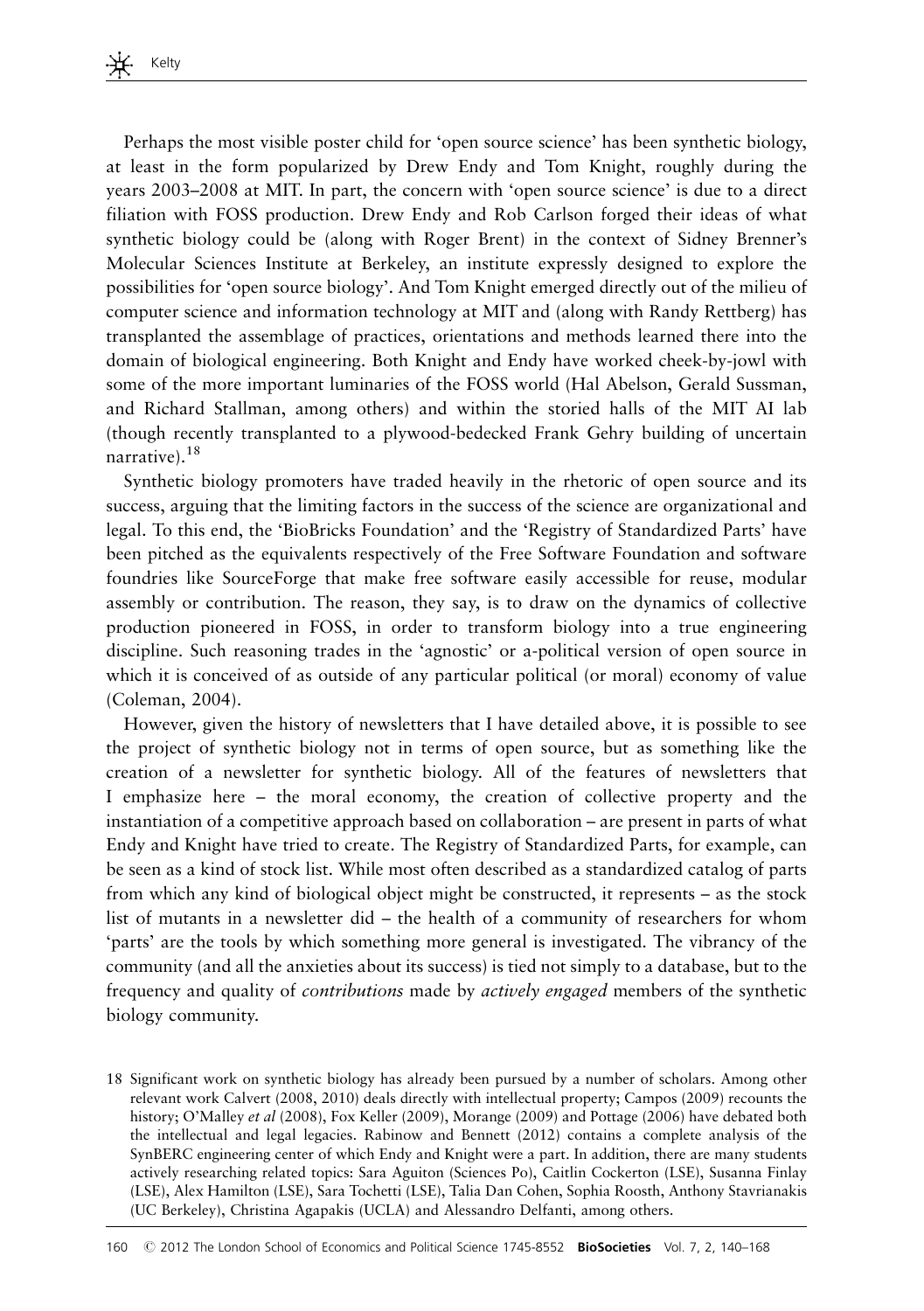Synthetic biologists, including Endy himself, oscillate across the distinction between engaging in biological research and engineering new devices and systems. They have promised a great deal: the ultimate toolbox for solving any problem (curing malaria, growing a house, purifying water and so on). And they have created an extremely clear procedure for investigating biology in a new way, a kind of thoroughgoing pragmatist biology, in which the creation of a 'part' is the testing of certain conceptual claims about how biology works, and the parts that 'work' become the very instantiation of that conceptual scheme (Bennett, 2010). The registry represents a bid similar to that of the newsletter: to create collectively owned concepts and propositions within a constitutively closed community of researchers – and not only a repository of freely available parts for anyone to use.

From the perspective of engineering, anecdotal evidence suggests that people are frustrated because 'the parts don't work' – that they are not yet fully standardized or robust in an engineering sense. But from the perspective of biologists, the parts are mysterious not because they don't work, but because it isn't yet clear how and what they might tell us about biology. In Kuhnian terms, the Registry has not become a paradigm, and so cannot yet generate the 'anomalies' that might question the given arrangement of theories and concepts in biology. Given sufficient enthusiasm, funding and persistence, perhaps it might yet generate something like a new paradigm for biological research.

Another striking similarity between Synthetic Biology, specifically at MIT, and that of model organism newsletters is the International Genetically Engineered Machine (iGEM) Jamboree. iGEM has turned out to be a very clever way to increase the number of parts in the Registry. To compete in the iGEM, one has to contribute one's parts to the Registry, just as in order to receive a copy of the DIS, one had to contribute a stock list and be willing to share mutants. As such, like the DIS, iGEM serves other purposes as well: it grows the network of people who see themselves as part of a particular style of biological engineering, it communicates the norms and goals of that network to new members, it inculcates a moral economy of sharing and the promotion of camaraderie. But perhaps more importantly, it also functions to create that *constitutive closure* that is so important by requiring the use and contribution of a particular form of standardized parts. Other people working on synthetic biology in other idioms or with a different 'standardization' cannot participate.

The most obvious case of closure-as-exclusion has been the case of 'DIY Bio' groups being excluded from iGEM. The decision to exclude 'DIY Bio' groups from participating in iGem stemmed in part from the lack of an institutional identity – a proxy for safety – and in part from an unwillingness to open the competition to 'just anyone'. The constitutive closure necessary to maintain the collective production of cumulative knowledge runs up against the quasi-democratic aesthetic of opening up science to anyone, anywhere. And whereas the DIS succeeded in constituting a single community, a nomenclature, a set of techniques, an experimental practice and ultimately a theory of genetics, there are many different synthetic biologies today, many different communities working on something similar, but not identical to synthetic biology as practiced by Drew Endy and Tom Knight. Whether they are successful largely depends on who chooses to 'subscribe to their newsletter' as it were – and more than that, to contribute to it regularly. There are other pretenders to the throne: Craig Venter as usual, but also the various communities of researchers in molecular engineering or nanotechnology, the synthetic and organic chemical engineers, and many others. Each of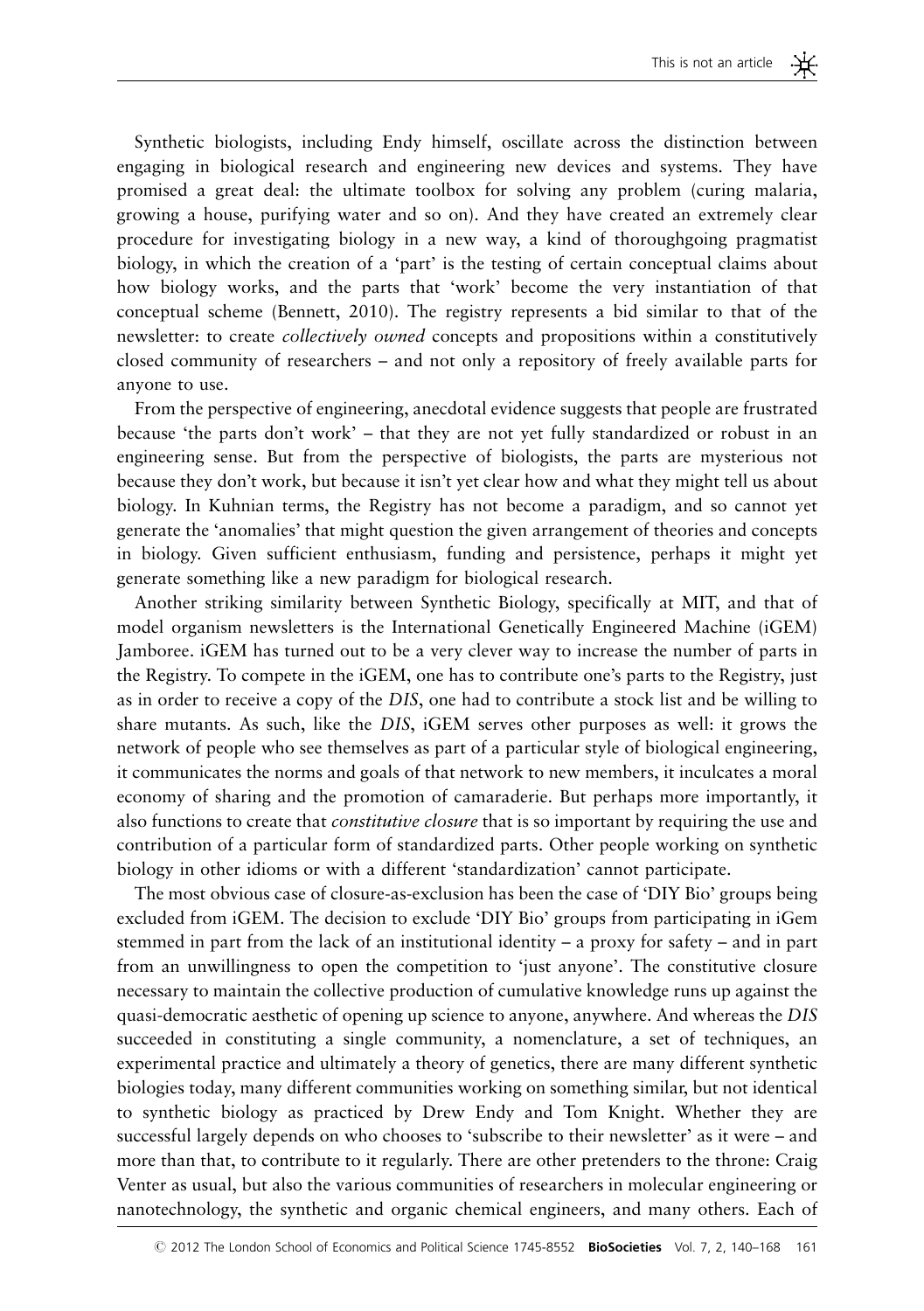these communities is already engaged in constructing their own versions of a newsletter – an infrastructure for collaborative competition and collectively owned concepts, propositions, hypotheses, results.

However, the fact that synthetic biology sits at the intersection of the biotechnology industry and the academic pursuit of genetics constitutes a momentous difference. To do the work they dream of doing, synthetic biologists must depend on the biotechnology industry both for tools (like DNA synthesis) and the money (in the form of venture capital-funded start-up companies who then become something like internal competitors to the creation of a robust, standardized synthetic biology). Endy, Knight, Jay Keasling and Craig Venter – are all well and truly ensconced in the commercial side of biotechnology even as they struggle to define what the technoscience of synthetic biology will become. The moral order of FOSS does not dovetail with the political economy of market-based competitive production.

The appeal to openness or open source in this context has faced other challenges. The most obvious one, much commented upon, is that biotechnology and pharmaceuticals are dominated by patents, as opposed to copyright, and the structure of investment and return has both a different temporality and a significantly higher return on investment than in the domain of information technology (Rai and Boyle, 2007). In this respect, the science of biotechnology – and those research domains where the science of biology is most closely tied to it, such as plant genetics and agricultural genetics – has become a considerably more 'closed' as a result of intellectual property expansion and the vagaries of commercially driven science.

The nature of this closure, however, is slightly different than I have highlighted in the case of newsletters. Whereas the closure of newsletters was intended to facilitate the creation of collectively owned concepts in the service of a cumulative science, the intellectual property system recognizes no such thing: all concepts, techniques, objects, practices, must be individually owned – subject to the intellectual property regime's definition of an individual and his/her/its rights. Even though the intent of the intellectual property system may once have been to balance individual gain with public benefit (Boyle, 2008; Hyde, 2010), the reality of the system as implemented is that everything, down to the very mutant fly and its sequenced gene, must be individually owned in order to serve the growth of a competitive market. It is simply impossible to rely on a 'moral economy' within a project of the scale of global biotechnology. There is no going back to the 'flyboys' of Morgan's day – even if we call it a 'jamboree'.

What newsletters like *DIS* highlight is that this contemporary form of political economy sacrifices the collaborative construction of cumulative knowledge. Rather than producing collectively owned concepts and techniques that result in a mix of collaboration and competition, a strong intellectual property system demands that all concepts, techniques, propositions or results be individually owned; that they be made available only through a market that will decide who collaborates with whom. The predictable issues of lock-in, non-standardization, patent thickets, barriers to entry (even pathological objects like terminator seeds) are clearly problems that the creation of a newsletter – on a smaller scale – was intended to forestall. Rather than 20 labs all pursing Drosophila genetics in their own manner, with their own nomenclature, and a distinctive set of conceptual claims, DIS produced one community of Drosophila biologists producing one standardized and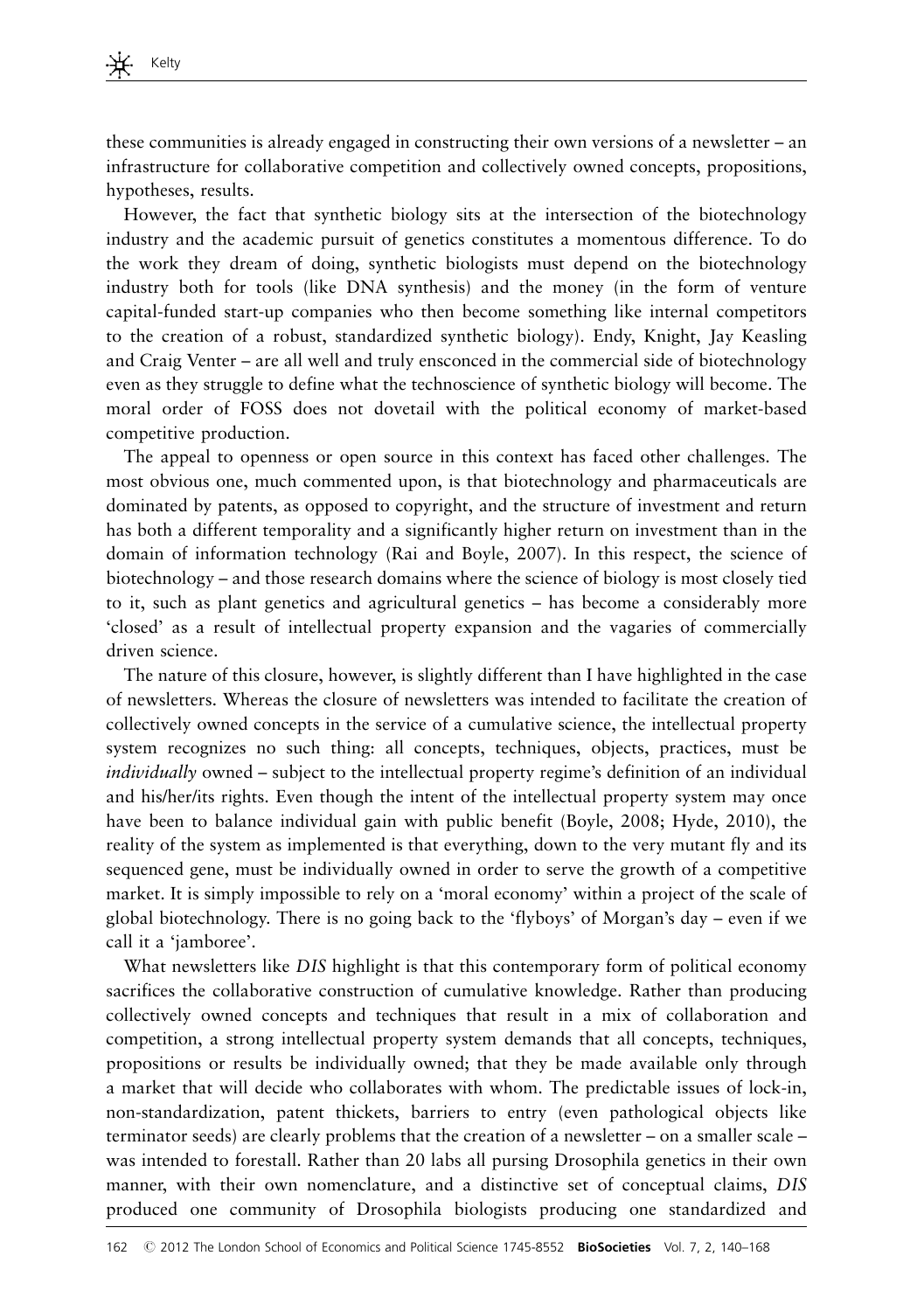organized practice of experimental evolution; and as a result, one theory of genetics. Biotechnology, by contrast, operates in a field of competing concepts and theories, a riot of non-standardized tools and techniques, and a legal minefield that even the most enthusiastic participants will agree creates massive expense and sows confusion everywhere.

# Conclusion

I have suggested that model organism newsletters are generally a good, if under-studied, way of accessing the meso-scale constitution and development of sciences. They offer a window on the formation of concepts, collections, theories and techniques at the collective level – in between that of the individual scientist or laboratory and that of the published literature and public face of science. I have also suggested that by looking at the way model organism newsletters developed in the twentieth century, one can critically examine certain claims about the twenty-first century political economy of science – and especially the increasingly ideological insistence on a difference between 'open' and 'closed' science. Model organism newsletters demonstrate that this distinction makes no sense in science; a case such as the creation of genetics in the field of Drosophila research shows that scientific collectives must be both open and closed at the same time. More salient is the moral evaluation of exchange – the moral economy – and how it distributes and controls collectively owned concepts, collections, maps or techniques. Such a moral economy creates collective property on which competition and comparison become a meaningful – even 'normal' – scientific activity. On this analysis, a contemporary science like synthetic biology can be seen as creating the norms and moral evaluations of exchange necessary to the constitution of a competitive and collective endeavor. It is not 'openness' or 'closure' that is at stake; rather it is a struggle to create a recognizable moral economy of collaborative competition using collectively owned concepts and materials.

At the same time, the transformed and scaled-up political economy of biotechnology is unavoidably dominant today – intellectual property laws have changed, the costs of research are larger, and arguably the vocation of science itself has also been transformed (Rabinow, 1997). One might conclude that the creation of a science of genetics along the lines of that created in the Drosophila community in the 1930s–1950s has in fact become impossible today. Instead, we have a political economy in which collaboration has become an extraordinarily complex affair, and in which there is virtually no 'collectively' owned property any longer. Even that statutory carve-out in patent law protecting products and laws of nature has come under constant and irrepressible threat in the courts.

A final way of understanding newsletters might be to focus on the 'new' in news: the fact that newsletters are mechanisms for tracking novelty. Novelty here can be understood both as a very internal concern with the known and the unknown and as a more external concern with signaling, adjudicating and legitimizing claims on novelty.<sup>19</sup>

There are a lot of new things created in such settings: new mutant flies, new hypothesis, new concepts, new collections, new maps, new techniques and new theories. All become the collective property of a group of 'actively engaged' researchers. Newsletters have been the

<sup>19</sup> Bernadette Bensaude-Vincent (2009a, 2009b) has recently taken up the problematic of invention in chemistry and nanotechnology as has Andrew Barry (2005) with respect to pharmaceutical chemistry.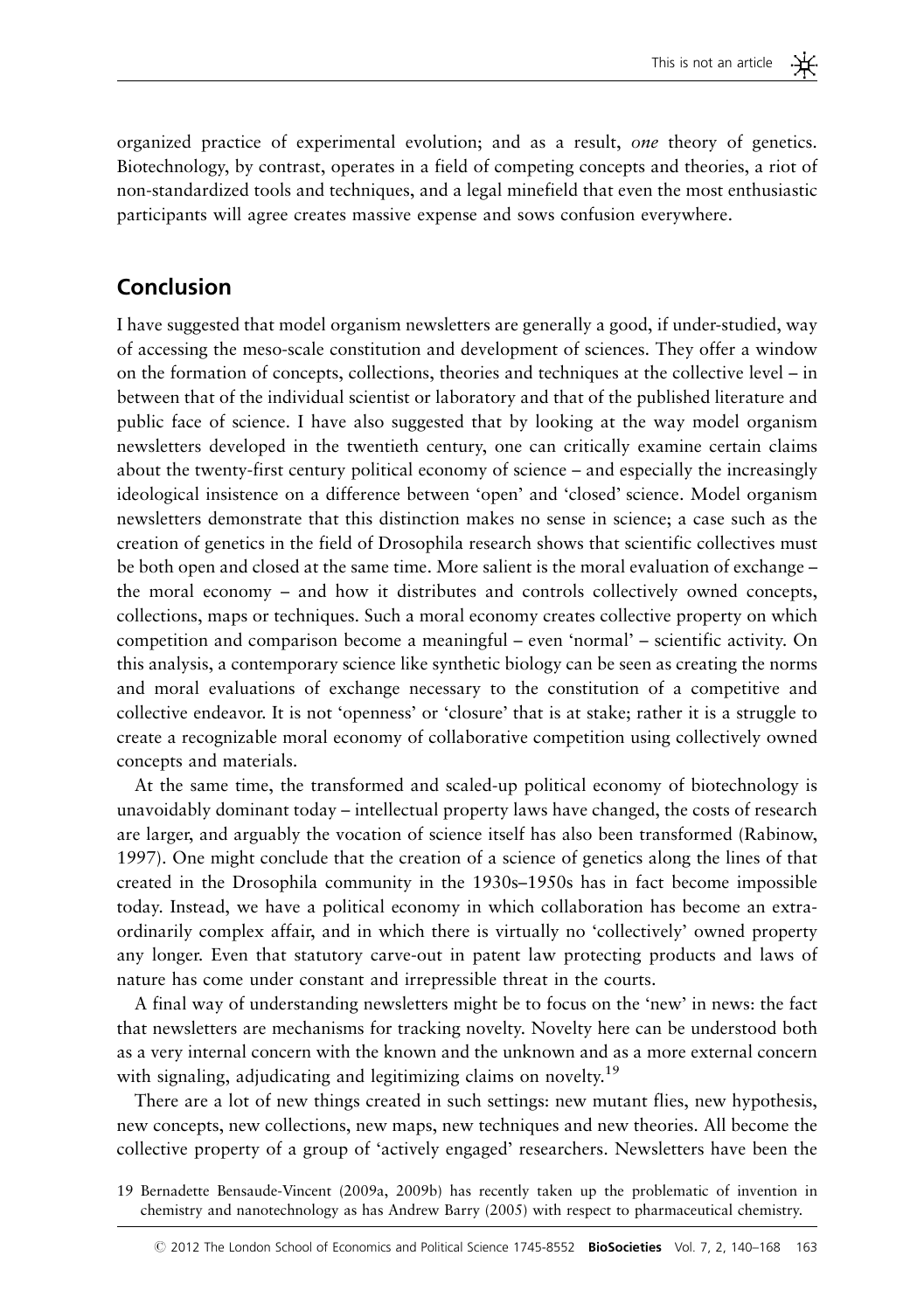vibrant heart of an ongoing research enterprise to create concepts that make sense of empirical complexity; even if they do not narrate or illustrate each success in the way the published literature seeks to. But they are also the core of a moral economy (which overflows their pages naturally) that organizes the production of novelty into individual and collective projects, gives rules for contribution, standardizes nomenclature, encourages 'active engagement' and ultimately disappears as the formal scholarly literature becomes the ossified relic of the process of innovation and discovery in the fields of science and engineering. Synthetic biology is frequently heralded for its capacity to create new things: new forms and definitions of life, new kinds of engineering, new tools and techniques and so forth. But I would suggest that the novelty of synthetic biology lies not in its claims and object, but in the fact that it sits at the intersection of two different – and conflicting – systems of managing that creation of novelty. On one hand, there is the world of newsletters, where collective concepts and collaborative competition create new things; and on the other hand, in the world of biotechnology, where individuated ownership and competition in rulegoverned markets govern what's new and who owns it. Between the two remain questions about the nature of a collectively shared, and yes, open science – but also the possibility of a new one.

# Acknowledgements

This article was first presented at a Workshop of the Centre for Synthetic Biology and Innovation (CSynBI) on 'Synthetic Biology and Open Source: Normative Cultures of Biology' organized by the BIOS Centre on 23 and 24 September 2010 and funded by the UK Engineering and Physical Sciences Research Council. I would like to thank Claire Marris and Alain Pottage for the invitation and for help with the published version; Bernadette Bensaude-Vincent for fantastic comments on the initial presentation; the Institute for Society and Genetics fellows for review and comments; Andrew Hogan for sharing his research; Hannah Landecker for careful reading and editing; and three anonymous reviewers at BioSocieties for extraordinarily helpful comments. UCLA undergraduate Gabriela Lazalde created the accompanying table and helped conduct excellent research for this article.

# About the Author

Christopher M. Kelty is an Associate Professor at the University of California, Los Angeles. He has a joint appointment in the Institute for Society and Genetics, the Department of Information Studies and the Department of Anthropology. He is the author of Two Bits: The Cultural Significance of Free Software (Duke University Press, 2008).

# References

Ankeny, R.A. (1997) The Conqueror Worm: An Historical and Philosophical Examination of the Use of the Nematode C. elegans as a Model Organism. Pittsburgh, PA: University of Pittsburgh.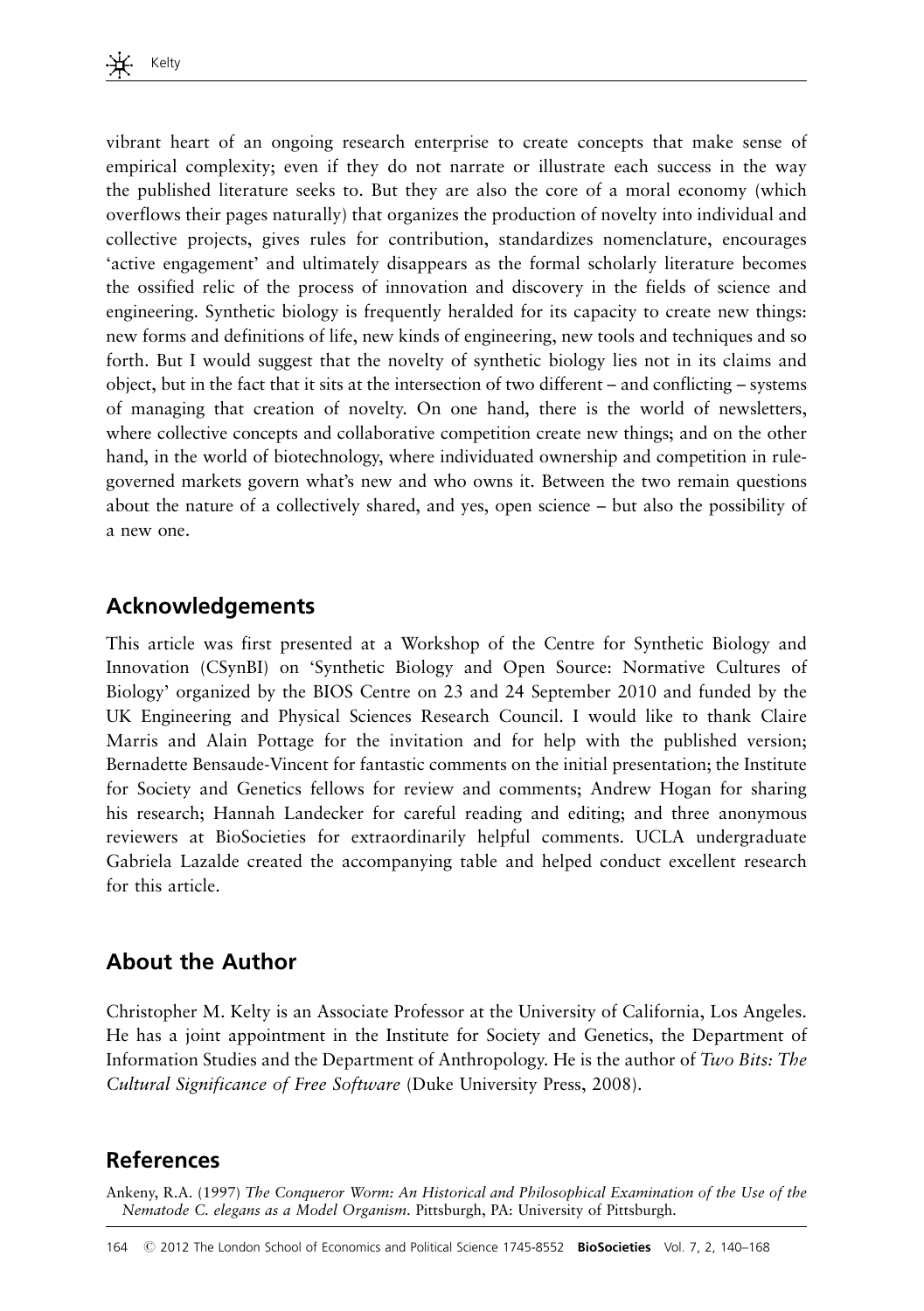- Ankeny, R.A. (2000) Fashioning descriptive models in biology: Of worms and wiring diagrams. *Philosophy of* Science 67(Supplement): S260-S272.
- Ankeny, R.A. (2001) The natural history of Caenorhabditis elegans research. Nature Reviews Genetics 2(6): 474–479.
- Ankeny, R.A. (2007) Wormy logic: Model organisms as case-based reasoning. In: A.N.H. Creager, E. Lunbeck and M. N. Wise (eds.) Science without Laws: Model Systems, Cases, Exemplary Narratives. Chapel Hill, NC: Duke University Press.
- Ankeny, R.A. and Leonelli, S. (2011) What's so special about model organisms? Studies In History and Philosophy of Science Part A 42(2): 313–323.
- Barry, A. (2005) Pharmaceutical matters: The invention of informed materials. Theory, Culture & Society 22(1): 51–69.
- Benkler, Y. (2006) The Wealth of Networks: How Social Production Transforms Markets and Freedom. New Haven, CT: Yale University Press.
- Bennett, G. (2010) What is a part? BioFab Human Practices Report 1.0, http://www.biofab.org/sites/default/ files/HPIP\_DraftReport\_Parts\_1.0.pdf, accessed 1 February 2012.
- Bensaude-Vincent, B. (2009a) Biomimetic chemistry and synthetic biology: A two-way traffic across the borders. Hyle: International Journal for Philosophy of Chemistry 15(1): 31–46.
- Bensaude-Vincent, B. (2009b) Synthetic biology as a replica of synthetic chemistry? Uses and misuses of history. Biological Theory 4(4): 314-318.
- Bernstein, L. (1992) Opting out of the legal system: Extralegal contractual relations in the diamond industry. The Journal of Legal Studies 21(1): 115–157.
- Bernstein, L. (1996) Merchant law in a merchant court: Rethinking the code's search for immanent business norms. University of Pennsylvania Law Review 144(5): 1765–1821.
- Bernstein, L. (2001) Private commercial law in the cotton industry: Creating cooperation through rules, norms, and institutions. Michigan Law Review 99(7): 1724–1790.
- Biagioli, M. (2003) Scientific Authorship: Credit and Intellectual Property in Science. New York and London: Routledge.
- Blok, A. and Downey, G. (eds.) (2004) Uncovering Labour in Information Revolutions, 1750–2000. Cambridge, UK: Cambridge University Press.
- Bowker, G.C. and Star, S.L. (2000) Sorting Things Out: Classification and Its Consequences. Cambridge, MA: The MIT Press.
- Boyle, J. (2008) The Public Domain: Enclosing the Commons of the Mind. New Haven, CT: Yale University Press.
- Calvert, J. (2008) The commodification of emergence: Systems biology, synthetic biology and intellectual property. BioSocieties 3(4): 383–398.
- Calvert, J. (2010) Synthetic biology: Constructing nature? The Sociological Review 58(S1): 95–112.
- Campos, L. (2009) That was the synthetic biology that was. In: M. Schmidt, A. Kelle, A. Ganguli-Mitra and H. Vriend (eds.) Synthetic Biology. Dordrecht, The Netherlands: Springer, pp. 5–21.
- David, P. (1998) Common agency contracting and the emergence of 'Open Science' institutions. American Economic Review 88(2): 15–21.
- David, P. (2004) Can 'Open Science' be protected from the evolving regime of IPR protections? Journal of Institutional and Theoretical Economics 160(1): 9–34.
- de Chadarevian, S. (1998) Of worms and programmes: Caenorhabditis elegans and the study of development. Studies in History and Philosophy of Science Part C: Studies in History and Philosophy of Biological and Biomedical Sciences 29(1): 81–105.
- de Chadarevian, S. (2006) Mice and the reactor: The 'Genetics experiment' in 1950s Britain. Journal of the History of Biology 39(4): 707–735.
- de Chadarevian, S. and Hopwood, N. (eds.) (2004) Models: The Third Dimension of Science, 1st edn. Stanford, CA: Stanford University Press.
- Coleman, G. (2004) The political agnosticism of free and open source software and the inadvertent politics of contrast. Anthropological Quarterly 77(3): 507–519.
- Collins, H.M. (1974) The TEA set: Tacit knowledge and scientific networks. Science Studies 4(2): 165–186.
- Crane, D. (1972) Invisible Colleges: Diffusion of Knowledge in Scientific Communities. Chicago, IL: University of Chicago Press.
- Creager, A.N.H., Lunbeck, E. and Wise, M.N. (eds.) (2007) Science Without Laws: Model Systems, Cases, Exemplary Narratives. Durham, NC: Duke University Press.
- Cribb, J. and Sari, T. (2010) Open Science: Sharing Knowledge in the Global Century. Colligwood, Australia: CSIRO Publishing.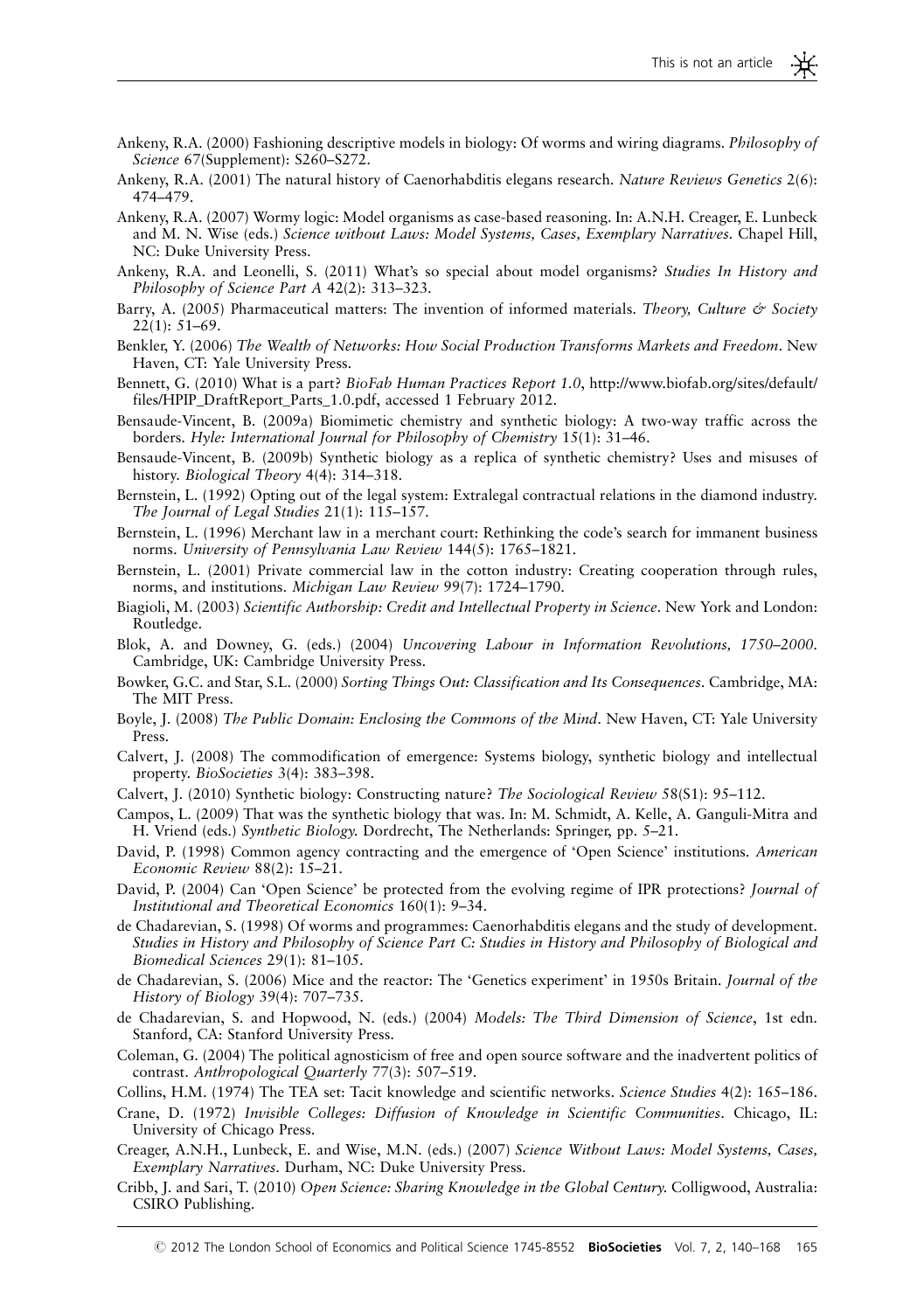- Daston, L. (1995) The moral economy of science. Osiris 10(2): 3–24.
- Daston, L. (2000) Biographies of Scientific Objects, 1st edn. Chicago, IL: University Of Chicago Press.
- Daston, L. and Galison, P. (2007) Objectivity, 1st edn. New York: Zone Books.
- Downey, G. (2002) Telegraph Messenger Boys: Labor, Technology, and Geography, 1850–1950. New York: Routledge.
- Galison, P. and Hevly, B. (1992) Big Science: The Growth of Large Scale Research. Stanford, CA: Stanford University Press.
- Griesemer, J. (2006) Theoretical integration, cooperation, and theories as tracking devices. Biological Theory  $1(1): 4-7.$
- Griesemer, J.R. (1990) Material models in biology. PSA: Proceedings of the Biennial Meeting of the Philosophy of Science Association 2: 79–93.
- Griesemer, J.R. and Wade, M.J. (1988) Laboratory models, causal explanation and group selection. Biology and Philosophy 3(1): 67–96.
- Hogan, A. (2009) The CVS newsletter and its 'Invisible colleges': Artifacts of an informal communication network as a historical resource. Paper presented at the Joint Atlantic Seminar for the History of Biology (Manuscript, on file with author).
- Hope, J. (2008) Biobazaar: The Open Source Revolution and Biotechnology. Cambridge, MA: Harvard University Press.
- Hyde, L. (2010) Common as Air: Revolution, Art, and Ownership, 1st edn. New York: Farrar Straus and Giroux.
- Kass, L.B. and Bonneuil, C. (2004) Mapping and seeing: Barbara McClintock and the linking of genetics and cytology in maize genetics, 1928–1935. In: H.-J. Rheinberger and J.-P. Gaudillière (eds.) Classical Genetic Research and Its Legacy. The Mapping Cultures of Twentieth-Century Genetics. London: Routledge, pp. 91–118.
- Keating, P. and Cambrosio, A. (2003) Biomedical Platforms: Realigning the Normal and the Pathological in late-Twentieth-Century Medicine. Cambridge, MA: MIT Press.
- Keller, E.F. (2009) What does synthetic biology have to do with biology? BioSocieties 4(2–3): 291–302.
- Kelty, C.M. (2008) Two Bits: The Cultural Significance of Free Software. Durham, NC: Duke University Press.
- Kohler, R.E. (1994) Lords of the Fly: Drosophila Genetics and the Experimental Life. Chicago, IL: University of Chicago Press.
- Korovchinsky, N.M. (1997) On the history of studies on cladoceran taxonomy and morphology, with emphasis on early work and causes of insufficient knowledge of the diversity of the group. Hydrobiologia 360(1): 1–11.
- Krebs, H.A. (1975) The August Krogh principle: 'For many problems there is an animal on which it can be most conveniently studied'. Journal of Experimental Zoology 194(1): 221–226.
- Krogh, A. (1929) The progress of physiology. The American Journal of Physiology 90(2): 243–251.
- Kuhn, T. (1962) The Structure of Scientific Revolutions. Chicago, IL: University of Chicago Press.
- Latour, B. (1986) Science in Action: How to Follow Scientists and Engineers through Society. Cambridge, MA: Harvard University Press.
- Leonelli, S. (2007) Arabidopsis, the botanical Drosophila: From mouse cress to model organism. Endeavour 31(1): 34–38.
- Leonelli, S. (2008a) Bio-ontologies as tools for integration in biology. Biological Theory 3(1): 7–11.
- Leonelli, S. (2008b) Performing abstraction: Two ways of modelling Arabidopsis thaliana. Biology and Philosophy 23(4): 509–528.
- Lessig, L. (2008) Remix: Making Art and Commerce Thrive in the Hybrid Economy. New York: Penguin Press.
- Levins, R. (1966) The strategy of model building in population biology. American Scientist 54(4): 421–431.
- Levy, S. (1984) Hackers: Heroes of the Computer Revolution, 1st edn. Garden City, NY: Anchor Press/ Doubleday.
- Lievrouw, L.A. (1989) The invisible college reconsidered: Bibliometrics and the development of scientific communication theory. Communication Research 16(5): 615–628.
- Morange, M. (2009) Synthetic biology: A bridge between functional and evolutionary biology. Biological Theory 4(4): 368–377.
- Morgan, M.S. and Morrison, M. (eds.) (1999) Models as Mediators: Perspectives on Natural and Social Sciences. Cambridge, UK: Cambridge University Press.
- Mullins, N.C. (1968) The distribution of social and cultural properties in informal communication networks among biological scientists. American Sociological Review 33(5): 786–797.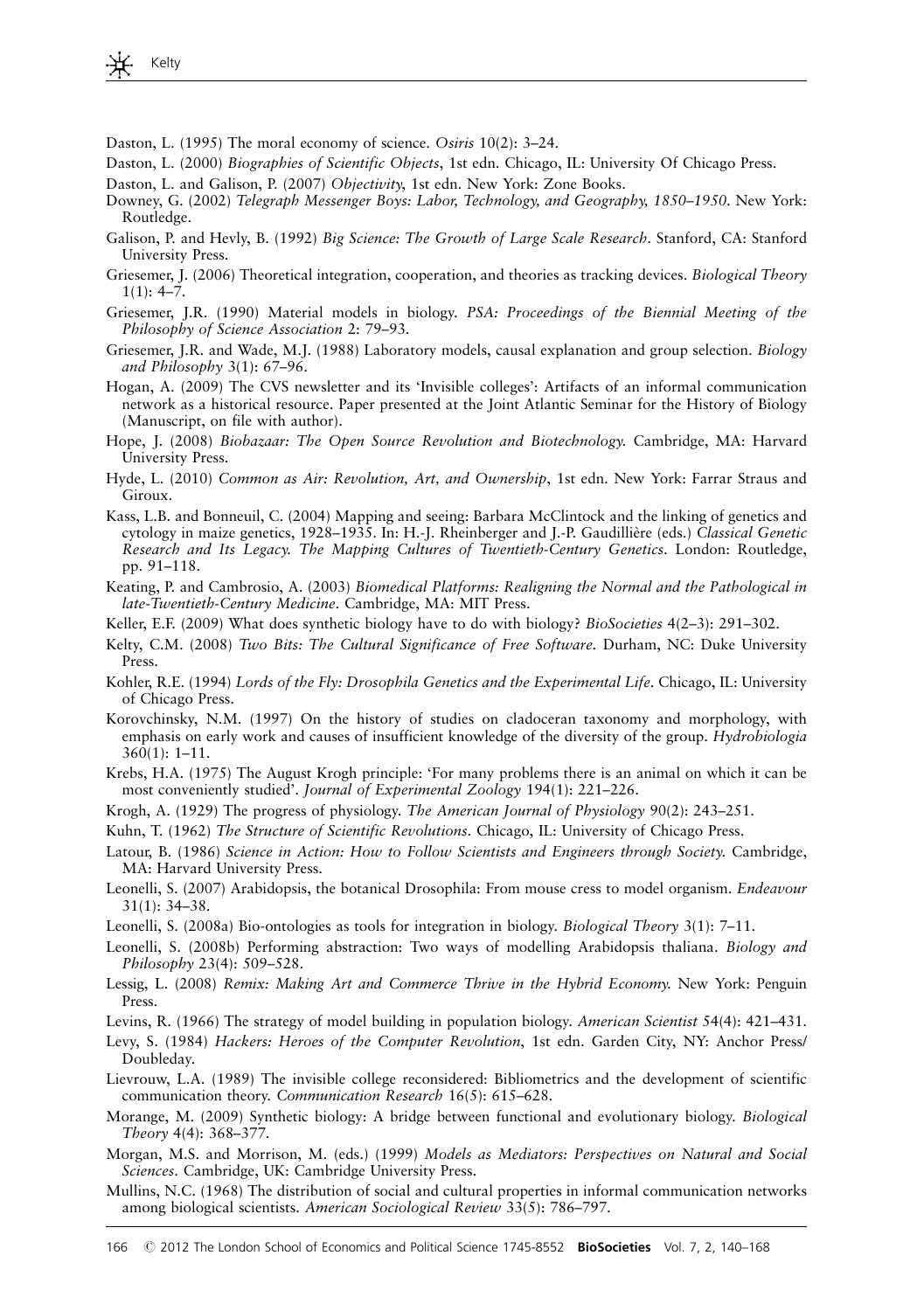- Mullins, N.C. (1972) The development of a scientific specialty: The phage group and the origins of molecular biology. Minerva 10(1): 51–82.
- Murray, F. (2010) The oncomouse that roared: Hybrid exchange strategies as a source of distinction at the boundary of overlapping institutions. The American Journal of Sociology 116(2): 341–388.
- Murray, F., Aghion, P., Dewatrapont, M., Kolev, J. and Stern, S. (2008) Of mice and Academics: The Role of Openness in Science. MIT Sloan Working Paper, http://fmurray.scripts.mit.edu/docs/MADKS\_ Draft\_11.05.2008.pdf, accessed 23 March 2012.
- Murray, F. and O'Mahony, S. (2007) Exploring the foundations of cumulative innovation: Implications for organization science. Organization Science 18(6): 1006–1021.
- Nielson, M. (2012) Reinventing Discovery: The New Era of Networked Science. Princeton, NJ: Princeton University Press.
- O'Malley, M.A., Powell, A., Davies, J.F. and Calvert, J. (2008) Knowledge-making distinctions in synthetic biology. BioEssay: News and Reviews in Molecular, Cellular and Developmental Biology 30(1): 57–65.
- Pottage, A. (2006) Too much ownership: Bio-prospecting in the age of synthetic biology. BioSocieties 1(2): 137–158.
- Price, D.J.de S. (1963) Little Science, Big Science. New York and London: Columbia University Press.
- Rabinow, P. (1997) Making PCR: A Story of Biotechnology. Chicago, IL: University of Chicago Press.
- Rabinow, P. and Bennett, G. (2012) Designing Human Practices: An Experiment with Synthetic Biology. Chicago, IL: University of Chicago Press.
- Rader, K.A. (1998) 'The Mouse people': Murine genetics work at the Bussey institution, 1909–1936. Journal of the History of Biology 31(3): 327–354.
- Rader, K.A. (2004) Making Mice: Standardizing Animals for American Biomedical Research, 1900–1955. Princeton, NJ: Princeton University Press.
- Rai, A. (1999) Regulating scientific research: Intellectual property rights and the norms of science. Northwestern University Law Review 94(1): 77–152.
- Rai, A. and Boyle, J. (2007) Synthetic biology: Caught between property rights, the public domain, and the commons. PLoS biology 5(3): e58.
- Raymond, E. (1999) The Cathedral and the Bazaar: Musings on Linux and Open Source by an Accidental Revolutionary. Sebastopol, CA: O'Reilly and Associates.
- Rheinberger, H.-J. (1997) Toward a History of Epistemic Things: Synthesizing Proteins in the Test Tube, 1st edn. Stanford, CA: Stanford University Press.
- Schaffer, S. (1992) Late Victorian metrology and its institutionalisation: A manufactory of Ohms. In: R. Bud, and S.E. Cozzens, and R.F. Potter, Bellingham (eds.) Invisible Connections: Instruments, Institutions and Science. Washington DC: SPIE Optical Engineering Press, pp. 23–56.
- Scott, J.C. (1976) The Moral Economy of the Peasant: Rebellion and Subsistence in Southeast Asia. New Haven, CT: Yale University Press.
- Shapin, S. (1996) The Scientific Revolution. Chicago, IL: University of Chicago Press.
- Shapin, S. and Schaffer, S. (1985) Leviathan and the Air-Pump: Hobbes, Boyle and the Experimental Life. Princeton, NJ: Princeton University Press.
- Shirky, C. (2008) Here Comes Everybody: The Power of Organising Without Organisations. London: Allen Lane.
- Shirky, C. (2010) Cognitive Surplus: Creativity and Generosity in a Connected Age. New York: Penguin Press.
- Star, S.L. and Ruhleder, K. (1994) Steps towards an ecology of infrastructure: Complex problems in design and access for large-scale collaborative systems. Proceedings of the 1994 ACM Conference on Computer Supported Cooperative Work. Chapel Hill, NC: ACM, pp. 253–264.
- Strange, K. (2007) Revisiting the Krogh Principle in the post-genome era: Caenorhabditis elegans as a model system for integrative physiology research. Journal of Experimental Biology 210(9): 1622–1631.
- Strasser, B. (2011) The experimenter's museum: GenBank, natural history, and the moral economies of biomedicine. Isis 102(1): 60–96.
- Thompson, E.P. (1971) The moral economy of the English crowd in the eighteenth century. Past and Present 50: 76–136.
- Uhlir, P.F. and Esanu, J. (2003) The role of scientific and technical data and information in the public domain: Proceedings of a symposium. National Research Council (US), Steering Committee on the Role of Scientific and Technical Data and Information in the Public Domain. Washington DC: The National Academies Press.